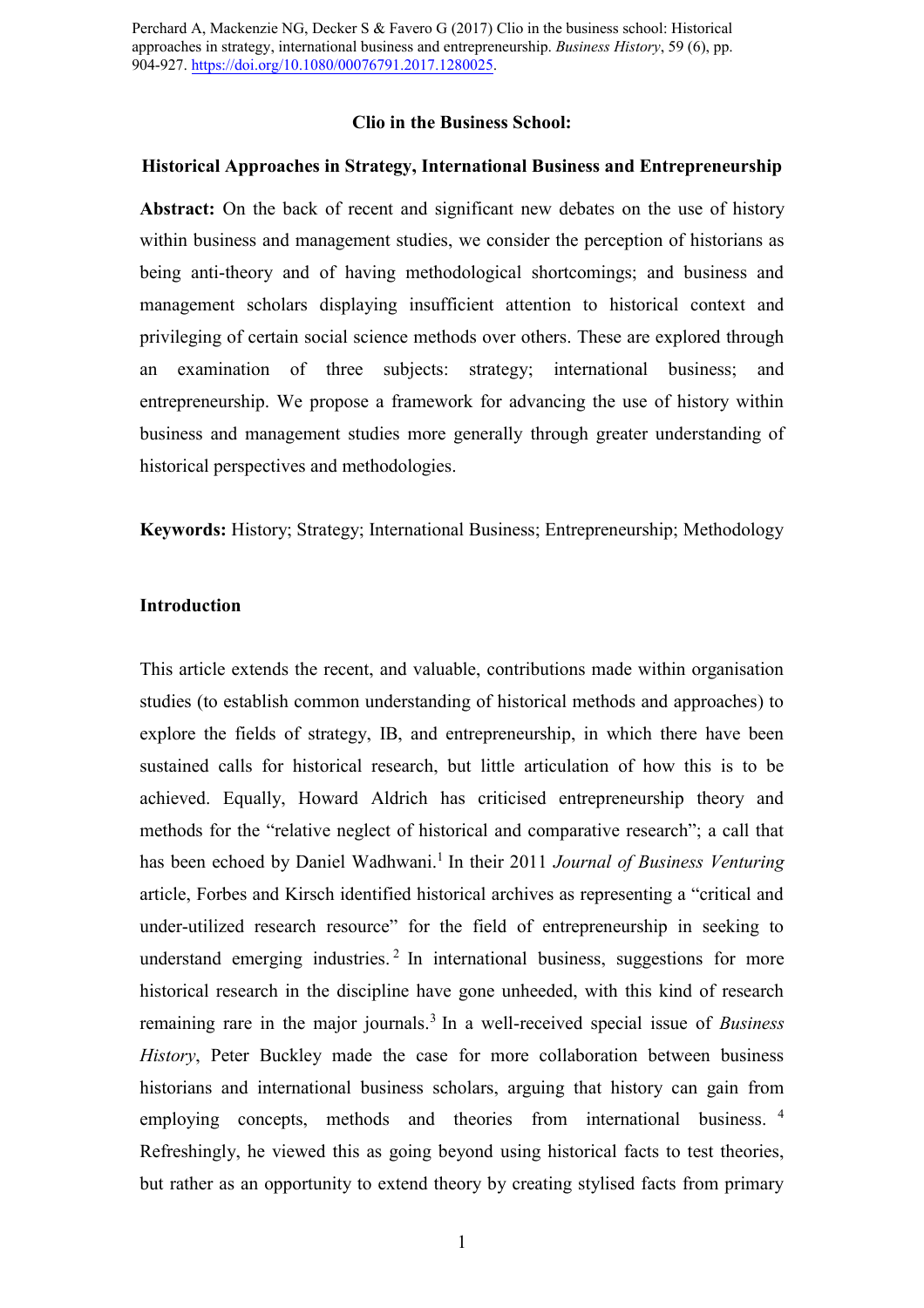archival research. This would make "the new business history", in his words, "a powerful generator of theory".<sup>5</sup>

Even though Buckley's contribution shows a high regard for and understanding of the empirical rigour that exemplifies historical research, in the theory-based hierarchies of management studies the approach he suggests may only integrate a small selection of what constitutes business historical research. Elsewhere, Jones and Khanna similarly argued for more historical research in international business, but from a different angle, suggesting four areas in which history could make a substantial contribution: history as a source of time series variation ('augmenting the sources of variation'); dynamics matter ('things change'); illuminating path dependence; and FDI and development in the really long run ('expanding the domain of inquiry').<sup>6</sup>

Scholars in strategy, such as Stewart Clegg, Mona Ericson, Leif Melin, and strategyas-practice (s-as-p) scholars like Paula Jarzabkowski, have repeatedly restated the need for, and importance of, history to the discipline. As the s-as-p scholars infer, to some extent adoption of historical approaches within much classical strategy and strategic management literature has been constrained by epistemological assumptions of those drawing on history.<sup>7</sup> Despite the emergence of the s-as-p school focused "on the processes and practices constituting the everyday activities of organizational life and relating to strategic outcomes", Robert Chia and Brad MacKay have criticised the absence of history: "The possibility that strategic change and the directions taken may be brought about by culturally and historically shaped tendencies and dispositions acquired through social practices internalized by the actors remains relatively unexamined".<sup>8</sup> However, Vaara and Lamberg's recent observations suggests that little real progress has been made: "understanding of historical embeddedness has remained limited in this body of work, which has constrained its potential to deepen our grasp of the social, cultural and socio-political nature of strategy-making".<sup>9</sup> To an extent, this reflects analogous distinctions within the strategy literature itself between those pursuing more processual approaches (such as s-as-p) and those embracing more classical transaction cost informed perspectives. It is also clear within approaches to strategy between those pursuing more process driven approaches to "strategizing", and taking up the mantle from earlier strategy scholars like Henry Mintzberg.<sup>10</sup>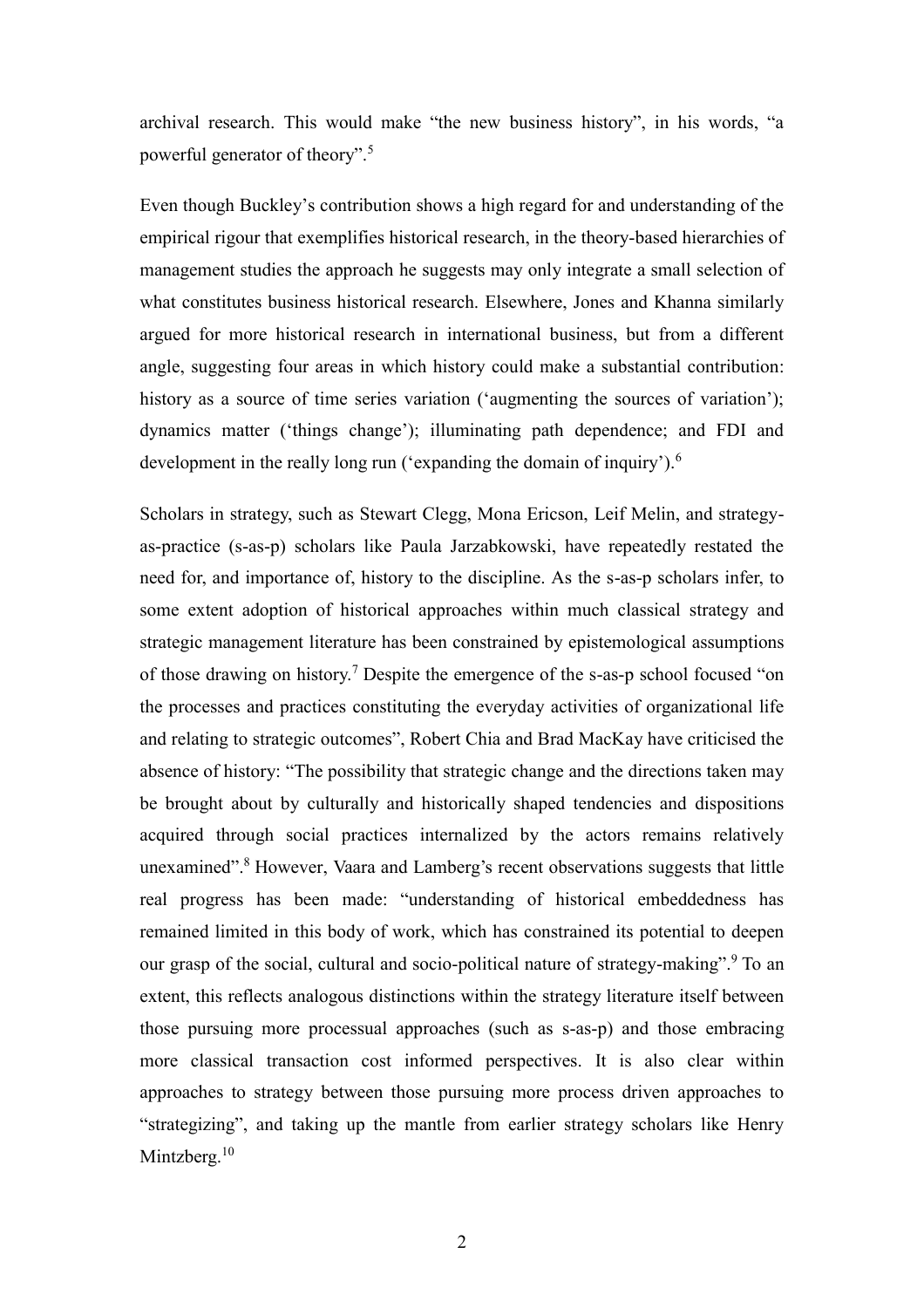The last five years have witnessed a flourishing of discussions over historical approaches and contemporary business and management studies, including in the pages of this journal, most notably in the field of organisation studies<sup>11</sup>, but also in mainstream business and management journals. For example, several major journals have had, or are having, special issues devoted to historical approaches, such the *Journal of Management Studies* in 2010, *Organization* for 2014, and *Academy of Management Review* in 2016. *Organization Studies* and *Strategic Entrepreneurship Journal* have closed calls for special issues on historical approaches in 2016. This shows greater critical mass, as well as greater editorial interest, in how history can contribute to a better understanding of business and management. At the European Group for Organization Studies (EGOS), the organisational history track has been a standing group for several years now, underlining its importance as a rapidly institutionalising specialisation within this diverse field, and has become a forum for organisation scholars with interest in historical and longitudinal methods to meet with historians who employ theories and methods from organisation studies. Meanwhile the British Academy of Management has recently revived its business history stream, and the Academy of Management's Management History Division remains active, suggesting that there is a growing appetite for further engagement between history and business studies, which offers the opportunity for history to contribute novel and innovative approaches to business and management scholarship.<sup>12</sup> However, the uses of history in the identified fields of international business, strategy and entrepreneurship remain sparse in their frequency. This article is an attempt at providing a way forward to encourage the use of history within these fields and beyond.It is important to recognise that valuable exchange between historians and business scholars requires the former to understand the standards of business disciplines and articulate how historical approaches could further their research agenda. In 1997, Richard Rosenbloom wrote "modes of interaction between history and management theory are surely desirable, but they stop well short of the intimate interconnections that now flourish between other disciplines and certain management fields, to the great benefit of the latter."<sup>13</sup> As clear as the value of history to business and management disciplines is within the minds of business historians, the disconnect between historical scholarship and publication in major business journals remains. At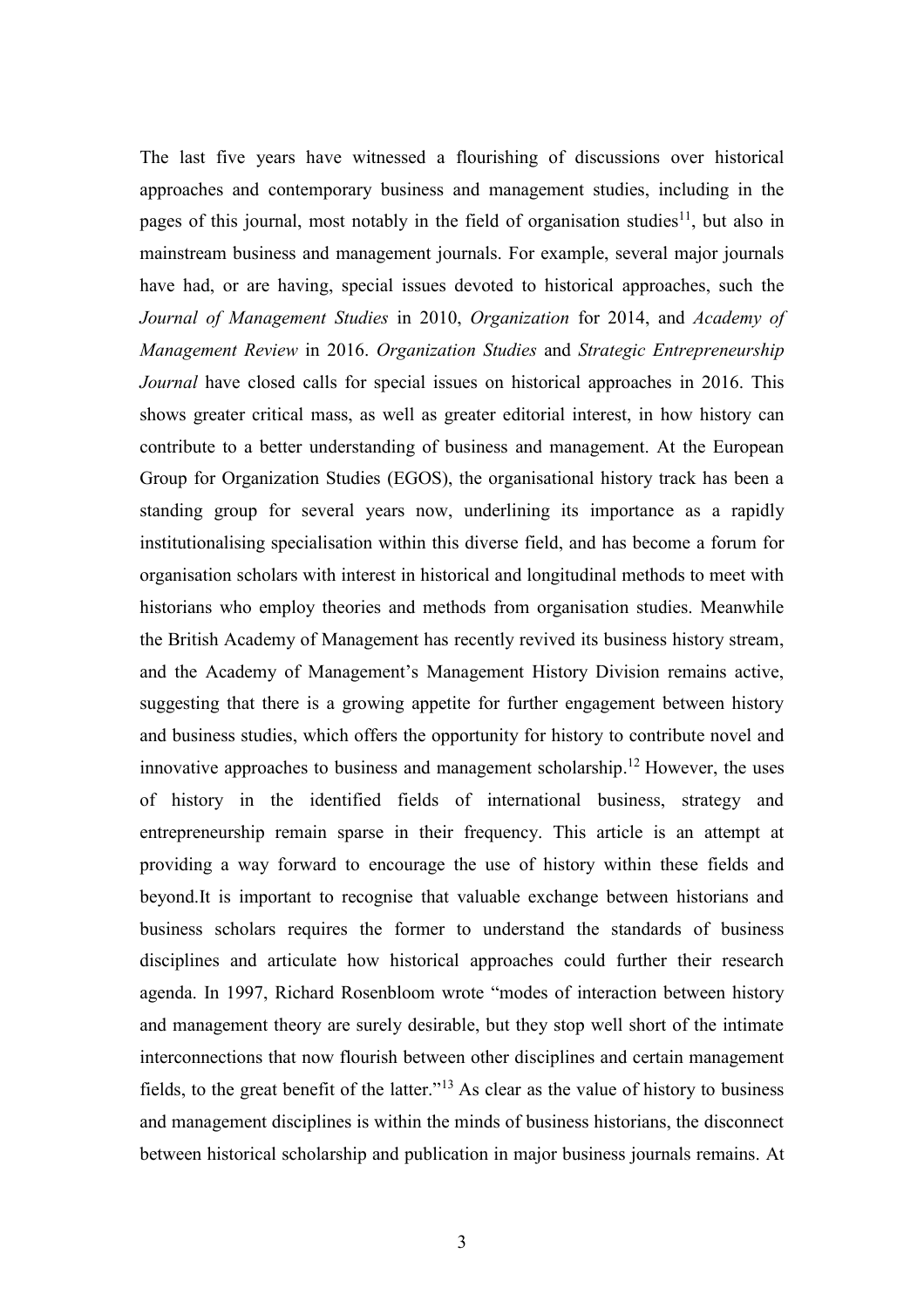present many of these exchanges have occurred in organisation and management studies, but less so in other business fields. This paper is an attempt to address this imbalance by considering how business history can more effectively engage with subjects where calls have been made for more historical work, but where articulation of how this is to be achieved remains unclear.

In this article, we posit that a way forward may be found in Thomas Andrews and Flannery Burke's fitting and precise explanation of the distinctiveness of historical perspective. Undertaking research into the discipline, they noted the lacuna in a definition of the historical approach – so implicit in historical work but rarely stated explicitly for those uninitiated into the community of practice – as a major obstacle. This reflects the concerns raised by historians and business and management scholars alike about the lack of clarity over historical methods. Andrews and Burke identified what they referred to as the 'five C's': context; change over time; causality; complexity; and contingency. Many of these are both explicit and implicit in the recent core contributions to epistemological debates over the interaction between history and business and management studies. Of these, causality, context, and change over time, are on the face of it the most familiar to those wishing to deploy history. However, upon closer inspection, as the preceding sections illustrate, understanding of historical context and change over time remains superficial. This is particularly problematic in that both lie at the heart of historical perspective and methods. For without a full appreciation of the historical context in which social actors operate, and how that changes, these lose their ability to reflect the dynamics of social processes and the implicit (and explicit) value of history

As the discussion that follows indicates, history is underutilised. This is illustrated by a search for "histor\*" in the *Journal of International Business Studies (JIBS)* where there were only eleven articles published that mentioned history in the title or the keywords between 1987 and 2012. Of those, four were published before 2000 and were more or less disciplinary or general histories. Three papers were conceptual, including the contribution by Jones and Khanna, and one was a response to their article, in which the authors highlighted the potential contribution of history in terms of its ability to explain causality.<sup>14</sup> The other conceptual paper, although not directly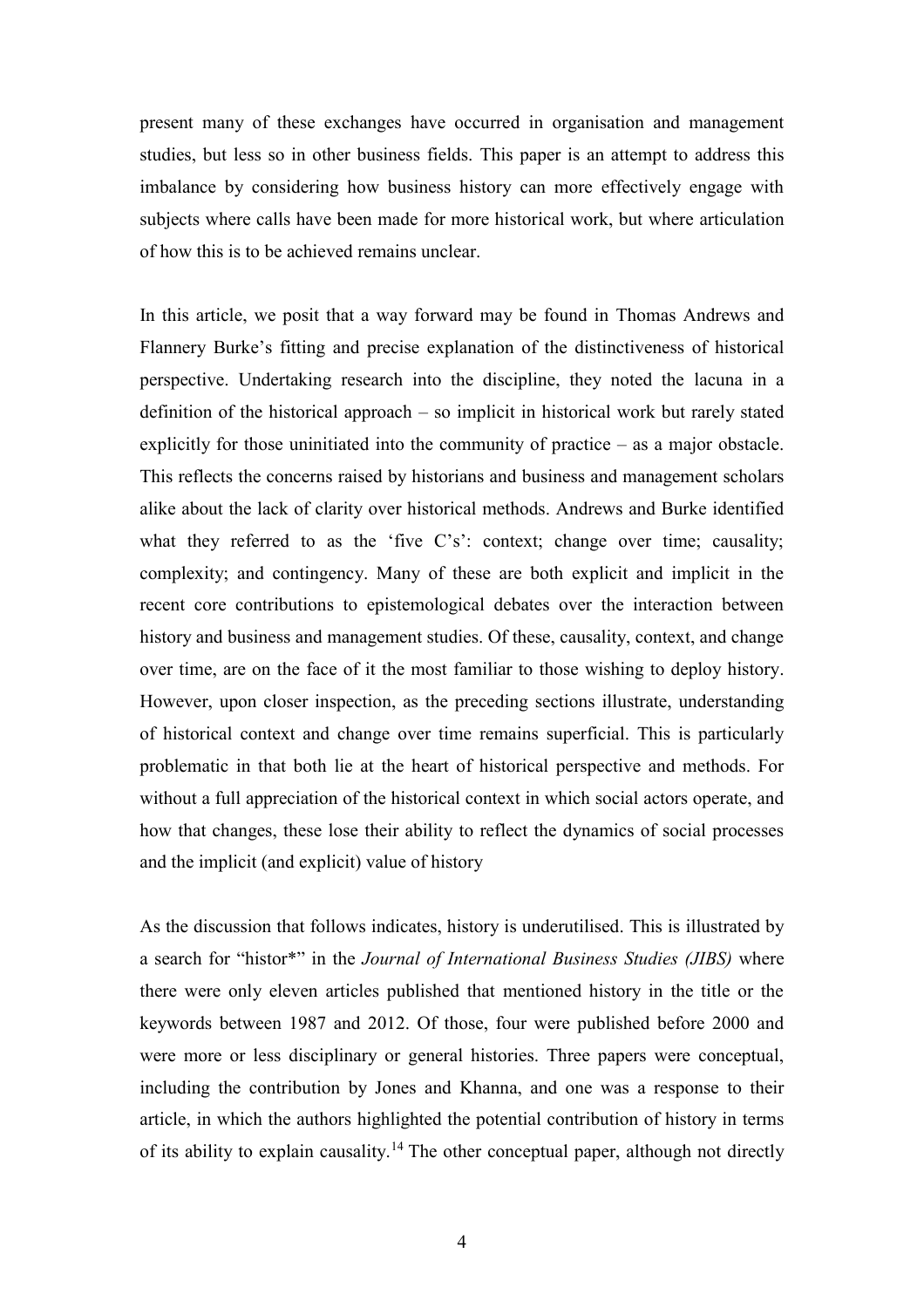related to Jones and Khanna, made the case for longitudinal qualitative research and its ability to tackle issues of complexity and non-linear causation.<sup>15</sup>

Entrepreneurship's engagement with history is in an arguably even more parlous state, although this has not gone unnoticed.<sup>16</sup> Scholarship in entrepreneurship has to a large extent been numeric data-driven with a focus on collection and analysis of panel data, as well as promotion of data collection for example through the Global Entrepreneurship Monitor (GEM), run by the US's main entrepreneurship research university Babson College with partner institutions around the world. <sup>17</sup> The dominance of numeric data combined with the desire to build theory in order to conceptualise and make sense of the data collected means that in recent years entrepreneurship as a discipline has largely ignored business history as a legitimate avenue of research. Entrepreneurship is particularly well-suited to utilising historical research due to its emergence out of historical enquiry<sup>18</sup>, as well as the strong tradition of research into entrepreneurship within business history, with Chandler's analysis of the change in control of firms from entrepreneur to family control to professional managers providing what Morck and Yeung termed "the baseline paradigm of business everywhere".<sup>19</sup> It is evident that Chandler's early influence provided a boon to research in entrepreneurship, as well as demonstrating the contribution that business history can make to our understanding of these forms of economic organization. However, that early relationship did not flourish or continue in meaningful engagement although business history continued to cover entrepreneurship in detail and across all time periods and areas.

All of the above highlights a pressing need for greater understanding as a pre-requisite to more profound engagement between history and business and management studies. Firstly, any historian engaging with business and management studies needs to be cognisant of the theory-centred, methodologically transparent approach that lies at the core of social science epistemology dominant in business schools if they want their work to have an impact in these areas. Equally, there is an onus on business and management scholars wishing to engage historical perspective to be attentive to the articulation of historical theory and methods, where it exists explicitly. To this end, drawing on examples from the subfields of entrepreneurship, international business, and strategy, we address what are the perceived weaknesses of historical work by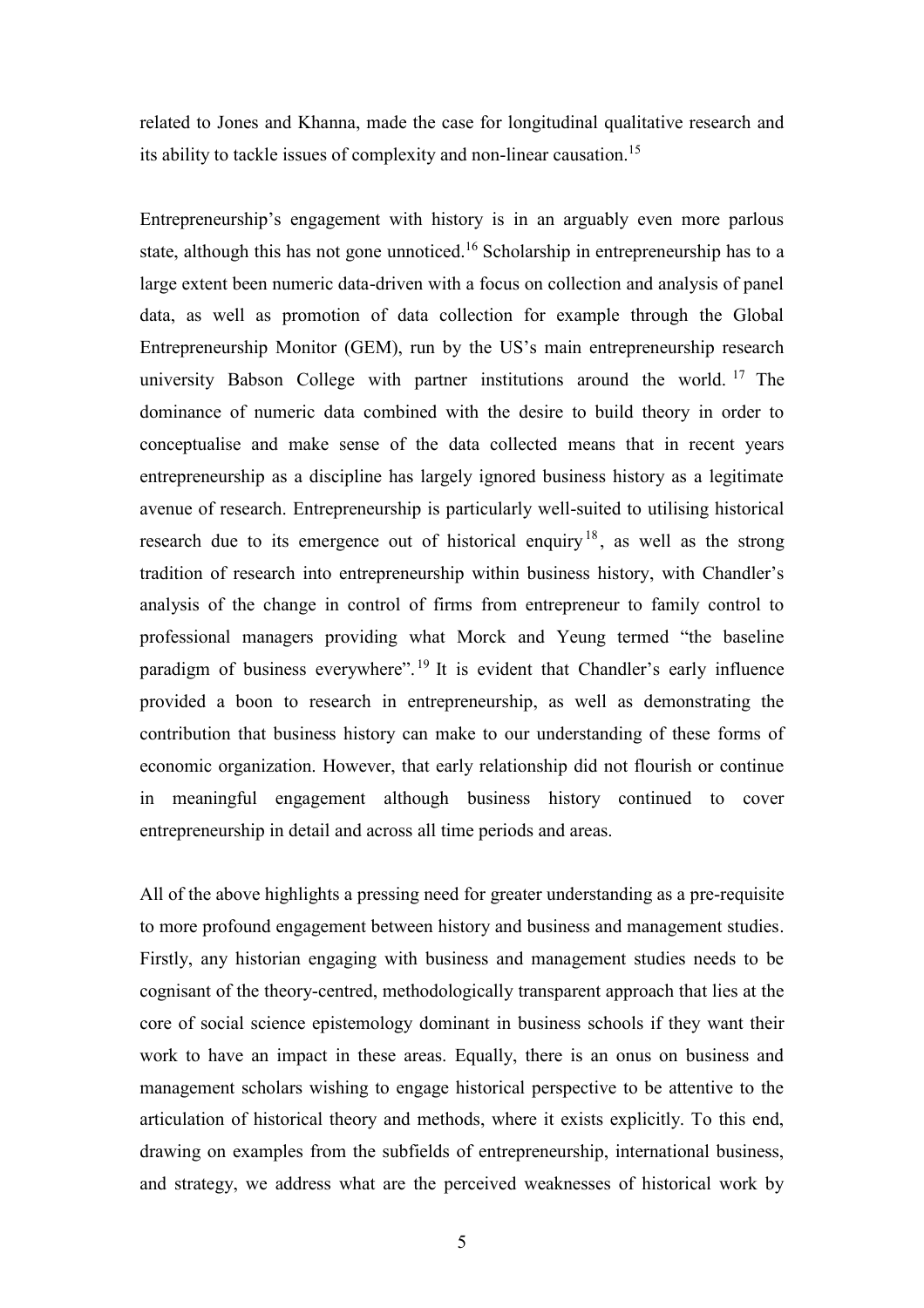both historians and business scholars, and the uses (and misuses) of history within business scholarship. We argue for the need to maintain the distinctiveness of historical approaches to the study of business and management<sup>20</sup>, but in a way that makes it accessible to non-historians to use to the benefit of wider and deeper understanding. In order to achieve this, we present a way forward for history and business scholarly disciplines to engage as the final component of this paper.

We posit that for there to be a more efficacious engagement between historians and business and management scholars, it is important to first understand the problems inherent in how history is viewed, and its uses within business and management studies. It is only after this is undertaken that a way forward that seeks to resolve the issues can be identified. In order to engage with other disciplines in the social sciences, the epistemological assumptions of history need to be clearly explained and justified as an alternative research approach. In their recent contribution, Rowlinson et al seek to do this by reflecting on the epistemological dualisms that both separate and connect history and organisation theory. Amongst historians, they identify a predilection for narrative, "verifiable documentary evidence", and identification of their own periodization, and amongst organisation theorists a tendency to focus on analysis rather than narrative construction, constructed data, and temporal constancy. <sup>21</sup> In their 2014 contribution, Kipping and Üsdiken identified the contribution to be made by history in informing theory by providing "evidence to develop, modify or test theories" ("history *to* theory"), or where history is part of the model "as a driver or moderator" ("history *in* theory"). Finally they identified a group of studies, which seek to incorporate historical context and contingency (incorporating what they identify as "historical cognizance").<sup>22</sup> While providing a broad taxonomy, these articles represented a significant step forward in seeking to draw distinctions between the ways in which history has been deployed thus far, and has informed a number of the most recent contributions.

In a more recent contribution, co-authored by an experienced group of organizations scholars and business historians, Maclean, Harvey and Clegg identify history as fulfilling a dual role in organisation studies of evaluating and conceptualising theory, and in narrating and explicating. In the case of the former, this involves the deductive use of historical evidence to test, and inductive deployment of history to build new,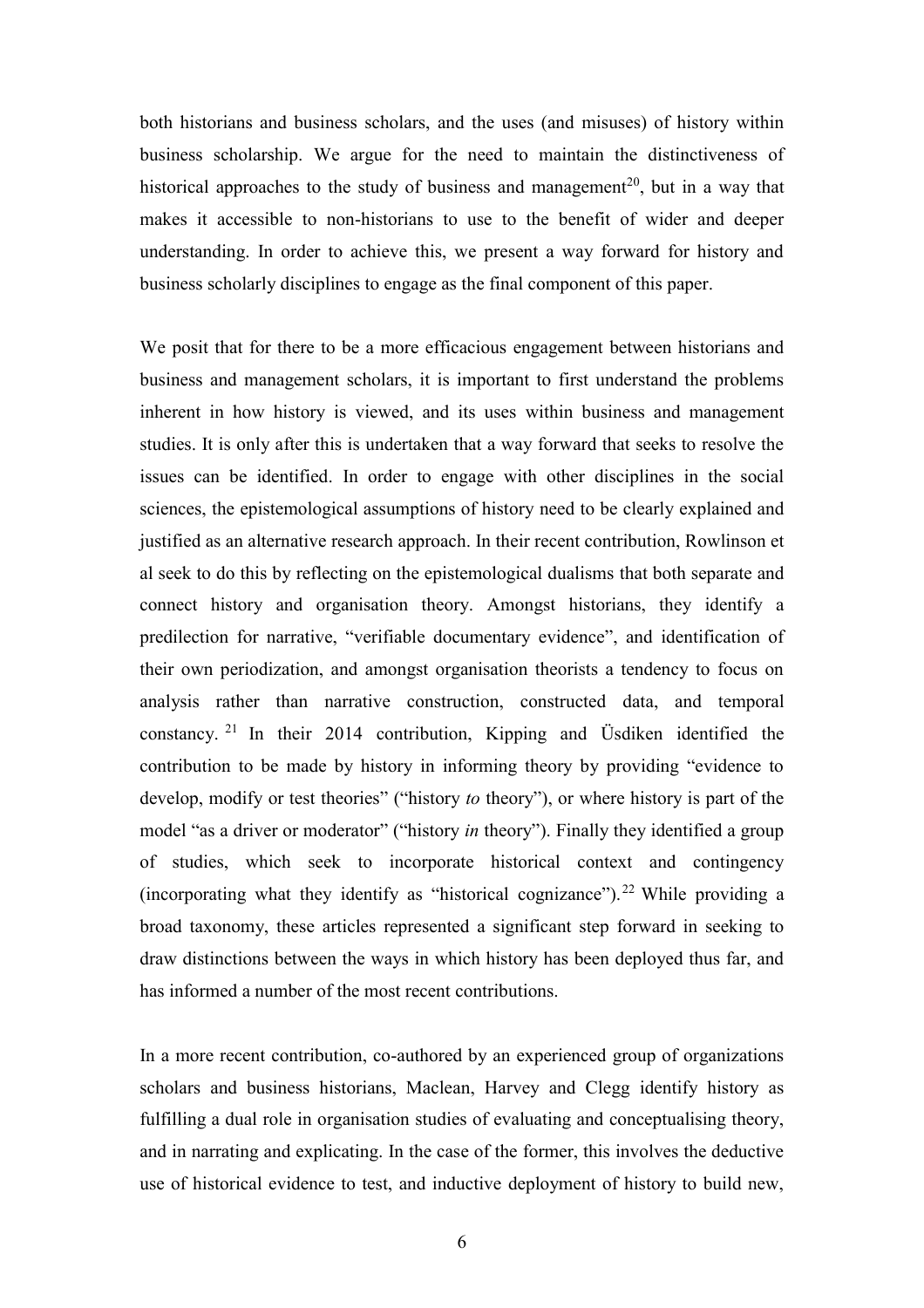concepts; in the latter, providing details of historical context and converging theory with history. In seeking to define "historical organization studies", as "an organizational research that draws extensively on historical data, methods and knowledge, embedding organizing and organizations in their socio-historical context to generate historically informed theoretical narratives attentive to both disciplines", Maclean et al have identified five underlying principles. Primary amongst these is the notion of "dual integrity" (an equality of status between both disciplines) and "pluralistic understanding" (the respectful accommodation of both disciplines), allied to "representational truth", "context sensitivity", and "theoretical fluency" (bringing together the rigour of historical context and empiricism with a strong theoretical grounding).<sup>23</sup> Crucially all of these recent interventions cast critical new light on ways forward in identifying the means of communicating between disciplines, and suggest that a variety of research strategies can be employed in interdisciplinary work.

It is clear from the preceding that there is a desire on the part of historians, and business and management scholars, to engage more and better with each other's disciplines, but there remains some doubt as to how, and in what way, this can be achieved. Even in organisation studies, which has generated some of the most intense discussions over the interaction between the discipline and history, there remains much to be done in terms of advancing this collaboration.<sup>24</sup> Furthermore, there are a number of issues that need to be resolved, including how historians explicate their methodologies beyond their discipline to other areas which often demand methodological transparency in the generation of data and theory.<sup>25</sup>

The paper is structured as follows: first we show how history as a discipline has been accused of being a-theoretical. This is related to historians' tendency not to discuss methodology explicitly, and the resultant perception that historical research lacks rigour. Second, we then discuss how history has been used in business studies, focusing explicitly on international business, strategy and entrepreneurship as disciplines that have not received the same level of attention as organisation studies but where calls for more historical research have been made. Third, we provide a potential way forward for furthering the engagement between business historians and contemporary business studies utilising Andrews and Burke's 5 C's of context, change over time, causality, complexity, and contingency in historical research as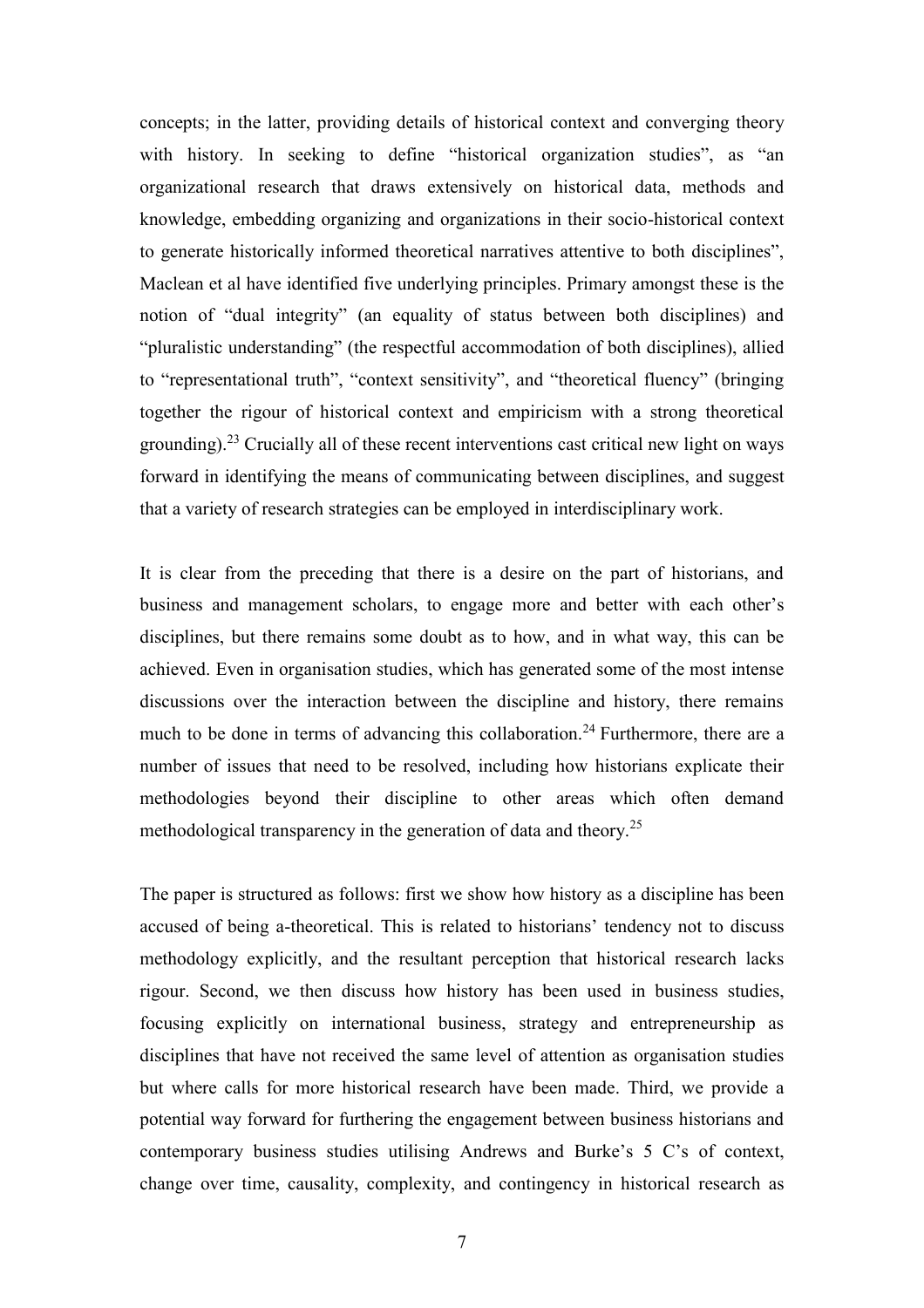guiding principles for good historical research practice in business studies. Finally, we conclude with a brief overview of the state of the art of business history and a restatement of the importance of making historical methodology explicit in engaging with business and management studies.

## **Problematising History**

As history is a research tradition based largely on tacit practices as opposed to an explicit method, most historians would struggle to explain their methods in a way that makes sense to management scholars, who view this as an admission that this kind of research in fact lacks rigour. Moreover, historical research is less obviously driven by theory, and historical theorising is, in both form and substance, different from theories in the social sciences, be they qualitative or quantitative. In order to publish historical research in mainstream business and management journals, however, business historians need (and ought) to be able to make their approach intelligible to outsiders. In this section we explore how historians use, and are perceived to use, theory and methods both within and outside of the discipline of history. We then present a conceptual framework that characterises these discussions to capture these perceptions.

The main criticism levelled at history, including by some within the discipline, is that it is a-theoretical. Historian Prasenjit Duara notably accused historians of being "antitheoretical".<sup>26</sup> While Chris Lorenz has described practicing historians as resistant to theory, describing theory as "something like an uninvited visitor who is always asking the wrong questions at the wrong time and at the wrong place and, perhaps worse in the eyes of empiricist historians, too often offering bad answers."<sup>27</sup> Even a cursory glance at the vast discourse on empiricism, Marxism, feminism, post-colonial theory and postmodernism within history suggests that Duara and Lorenz have made somewhat exaggerated, and misplaced, claims.<sup>28</sup> These often long-running debates over the philosophy and methods of the discipline were reflected in leading journals such as *Past & Present* (1952 –), *History & Theory* (1960 –), *History Workshop Journal* (1976 –), amongst others. A second criticism levelled has been that historical methods, such as archival research, are questionable. In its most explicit form, this is seen in the comments of organization studies scholar Antonio Strati who deemed archival research, "not properly a method of empirical organizational research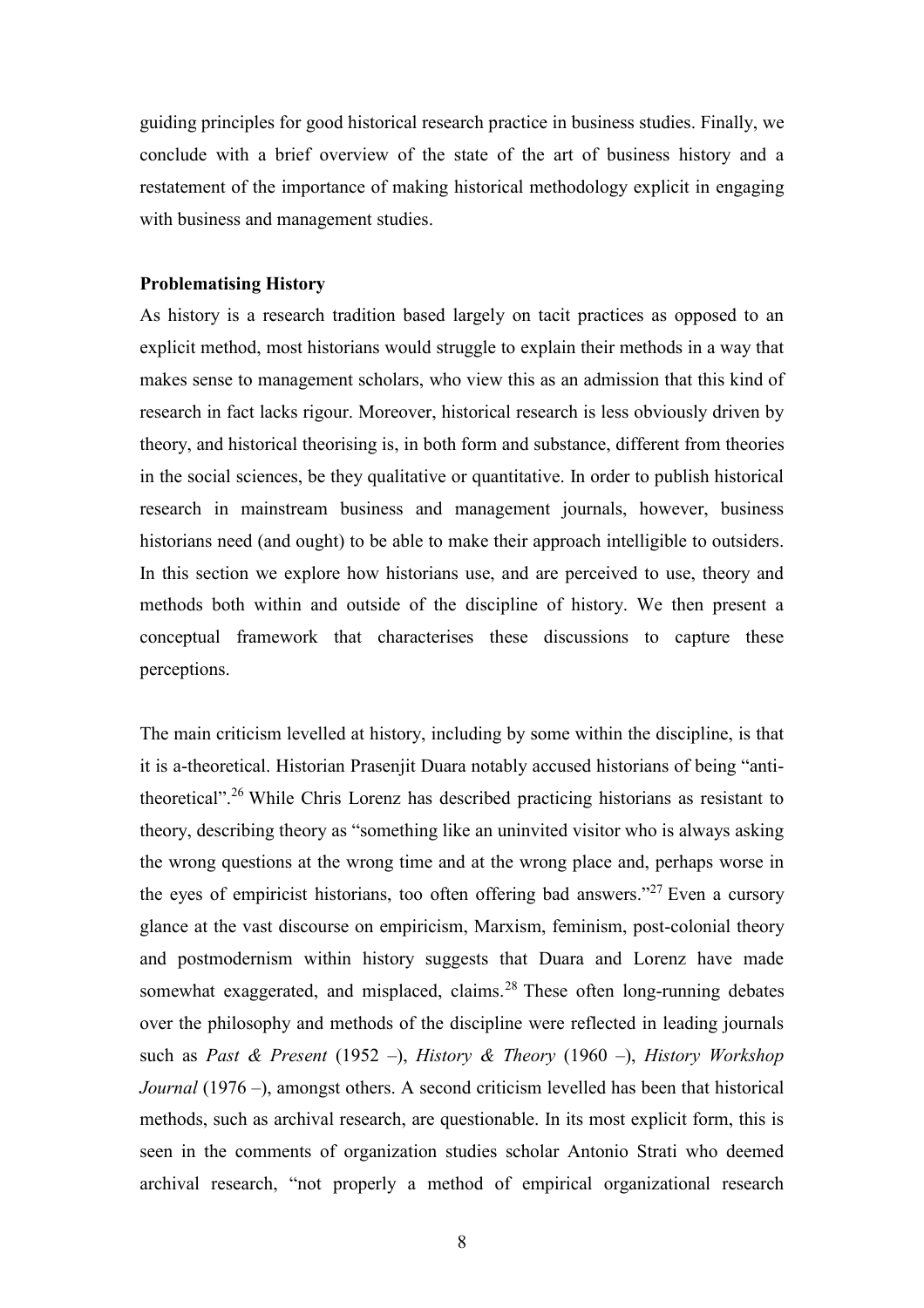because data and information are collected, rather than being directly generated in the course of the organizational research".<sup>29</sup> This suggests that there is some confusion about historical methods amongst business and management scholars which historians, seeking to engage in contemporary business and management disciplines, must be aware of and seek to address. In order for historical researchers to make a contribution, they need to further formalise and communicate a varied catalogue of historical methodologies, and clearly articulate what the integration of historical material and methodology has to contribute to theory in business and management studies. First and foremost among these potential contributions is greater historical contextualisation of the way in which knowledge has been created within business and management studies. A deeper understanding of the temporal context in which business and management theories were developed would promote more and better theory development in the future.

The view of historians as being anti- or at least a-theoretical persists and is implicit in much contemporary discussion of business history and theory such as in the identification of "narrative history" as distinct from "social scientific types of history".<sup>30</sup> The distinction drawn by Maclean et al is that: "Narrative historians are reticent in revealing the principles underlying their research… favouring the implicit embedding of theory within analysis, while social science history champions hypothesis testing and the explicit articulation of theoretical constructs".<sup>31</sup> Here the observations of John Lewis Gaddis are apposite. In a call to fellow historians to be explicit about their methods, Gaddis acknowledged:

We normally resist doing this. We work within a wide variety of styles, but we prefer in all of them that form conceal function. We recoil from the notion that our writing should replicate, say, the design of the Pompidou Center in Paris, which proudly places its escalators, plumbing, wiring, and ductwork on the outside of the building, so that they're there for all to see. We don't question the need for such structures, only the impulse to exhibit them. $32$ 

This is about differences in disciplinary approach, rather than history as "a discipline untethered to methodology"; social scientists are trained to write papers detailing their methodology, historians generally are not. This is rooted in the emergence of these different academic traditions.<sup>33</sup> However the effect, as Gaddis acknowledges, of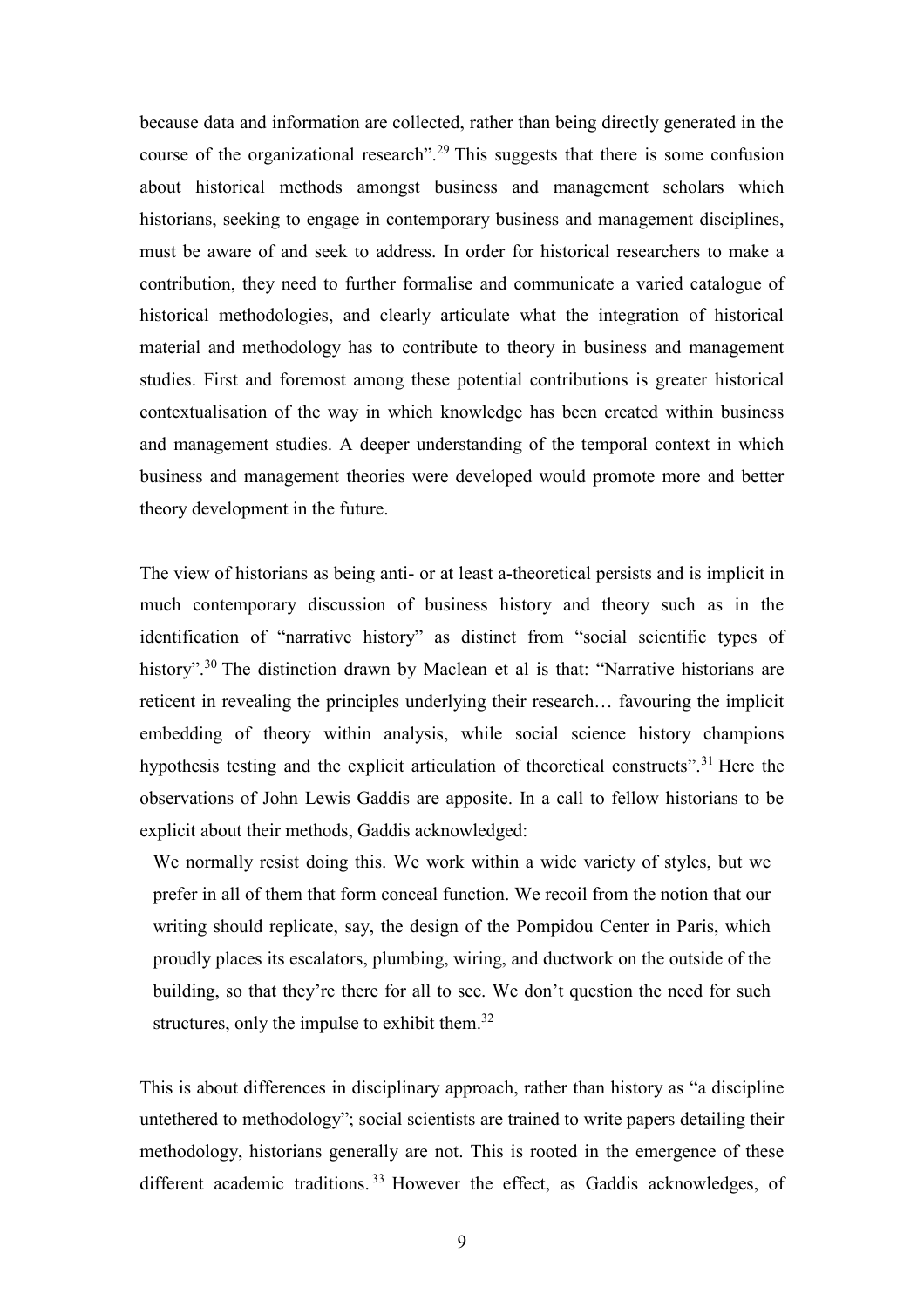historians' "reluctance to reveal our own... too often confuses our students – even, at times, ourselves – as to just what it is that we do".<sup>34</sup> This failure to adequately explain history to non-historians is evident even in work purporting to do just that, such as in a recent piece by Berridge and Stewart for *Contemporary Social Science*. For, while they point to the methodological treatment of sources, and refer to contextualisation, they offer little in the way of detail to guide social scientists in historical approaches.<sup>35</sup> What makes history distinctive is, therefore, often implicitly assumed. As Decker notes: "historians are not explaining their methodology, and in fact are missing a language and a format to do so that are compatible with the approach in social sciences".<sup>36</sup>

Historical methodology requires clarification to foment understanding of its integrity, and challenge misconceptions. For example, Hargadon and Douglas's study of strategy and innovation (published in one of the leading business journals, *Administrative Science Quarterly*), focusing on Thomas Edison and electric light, argued for "careful analysis of moments in history", asserting that the use of historical data in contemporary business and management studies was problematic: "…because historical accounts often neglect the concrete details that shape and constitute actions, favouring instead the more abstracted details that render those actions timeless. And they often neglect the spirit of the time that was an essential but mainly invisible background against which these events unfolded".<sup>37</sup> Hargadon and Douglas sought to reassure their audience by detailing the complementary sources and methodological rigour which they undertook to address what they considered to be a weakness in using historical research to underpin their findings and assertions.

This misunderstanding stems from the fact that historians have tended to be less proactive is in sharing across disciplinary boundaries, and in explaining historical methodology. The importance of clarifying historical methods and perspective has been underlined by Berridge and Stewart in relation to the use of history within the social sciences more broadly:

One of the dangers of using history is that the field can be crowded. History is perhaps unusual as a discipline in that many people think they can practise history without formal training or understanding. Historical examples are plucked out of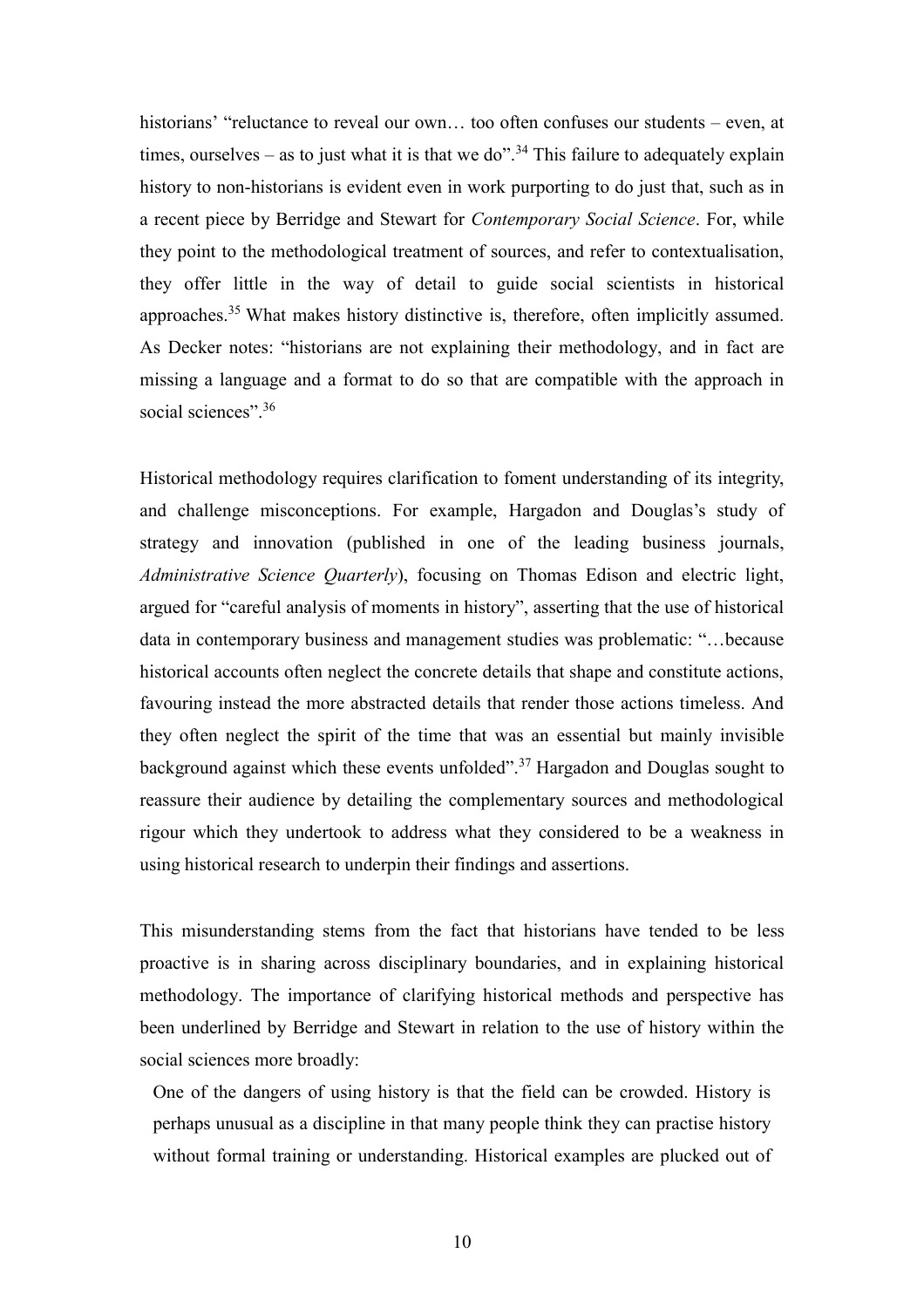the air to provide "context" or to show that "nothing has changed" or that there are "historical parallels".<sup>38</sup>

This may go some way to explaining why historians are often not recognised as engaging with theories from business and management. When historians do engage with these conceptual frameworks, they often use theories in a distinctly historical way, which does not contribute to theory-development in a manner that social scientists would recognise. Jones et al aver that "business historians have not made a habit of explicit hypothesis testing or the use of standardised social science methodology<sup>39</sup>, suggesting that there is room for improvement amongst business historians in approaching their work in a similar vein to contemporary business and management scholars.

As there is a dearth of historiography oriented towards the current social science terminology, the question arises of whom would a business historian cite as a manual for historical methodology? Case study researchers can point to Eisenhardt and Yin, but business historians do not really cite canonical methodological texts, which are often considered undergraduate student knowledge.<sup>40</sup> An illustration of how this can lead to the uncritical absorption of methodological approaches affecting a school of thought is the debate over British entrepreneurial failure, an argument often accompanied by a broader political agenda. In Charles Harvey's 1979 study of the Rio Tinto Company in this journal, he detailed the main methodological criticisms that McCloskey and Sandberg proffered of the approach used by Aldcroft and others in the 1960s, as an explanatory factor in British entrepreneurial "failure" as a major factor in British economic decline in the nineteenth and twentieth centuries.<sup>41</sup> McCloskey and Sandberg's main issue was that the case study approach used by Aldcroft and others to build this argument was not representative enough, arguing that:

A case, after all, is merely a case, and little effort has been expended in constructing a truly random sample of British behaviour, properly weighted for the importance of each industry . . . One swallow . . . does not make a summer, nor do scattered cases of entrepreneurial success or failure make or break the hypothesis of general entrepreneurial failure.<sup>42</sup>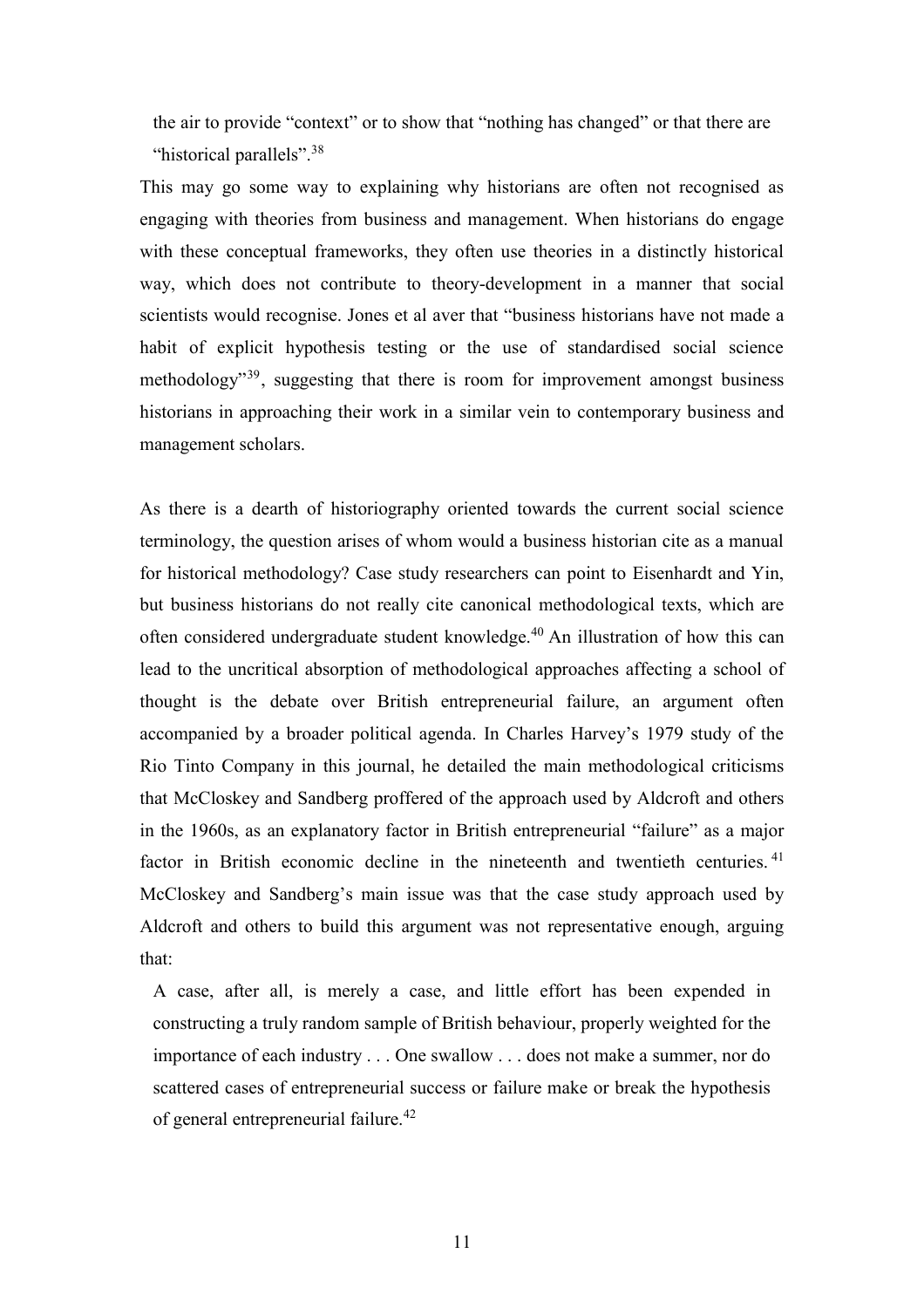Implicit within McCloskey and Sandberg's criticism above is their view that case study based research in history are largely shaped by the preferences of the individual historian. It also exposes a failure to acknowledge how history is written. In the words of the late Cambridge historian Edward Carr:

Study the historian before you begin to study the facts... When you read a work of history, always listen out for the buzzing... The facts are really not at all like fish on the fishmonger's slab. They are like fish swimming about in a vast and sometimes inaccessible ocean; and what the historian catches will depend partly on chance, but mainly on what part of the ocean he chooses to fish in and what tackle he chooses to use – these two factors being, of course, determined by the kind of fish he wants to catch...<sup>43</sup>

McCloskey and Sandberg's main contention was that single case studies are too narrow and subject to individual bias to be considered appropriate for understanding broader phenomena. In their minds, quantitative evidence and analysis provide a "more satisfying approach to the study of entrepreneurship" (i.e. a broader sweep of understanding). This, Harvey suggested, "implicitly cast doubt on the ability of business historians to add significantly to our understanding of the role of entrepreneurship in economic development".<sup>44</sup>

What most "history-friendly" business scholars highlight about history is that it is empirically rigorous and offers significant potential for the development of predictive theory.<sup>45</sup> This may be a good starting point, and one that can contradict those who believe that historical narrative is mostly anecdotal and therefore lacks wider applicability, or the ability to improve and generate theory. Nevertheless historical approaches should not be restricted exclusively to empirical or methodological contributions; these are just a first step to create a greater understanding of historical research. For this to occur the field needs a discussion about its own methodologies and theories, and how to articulate them more clearly, which then needs to be translated into terms that both scholars from the humanities and the social sciences can understand. For those interested in engaging with business and management studies (or indeed other fields in the social sciences), this will require some adaptation of how historical work is presented – explicitly describing methodology, and perhaps limiting or dispensing with narrative – when publishing in non-historical journals, to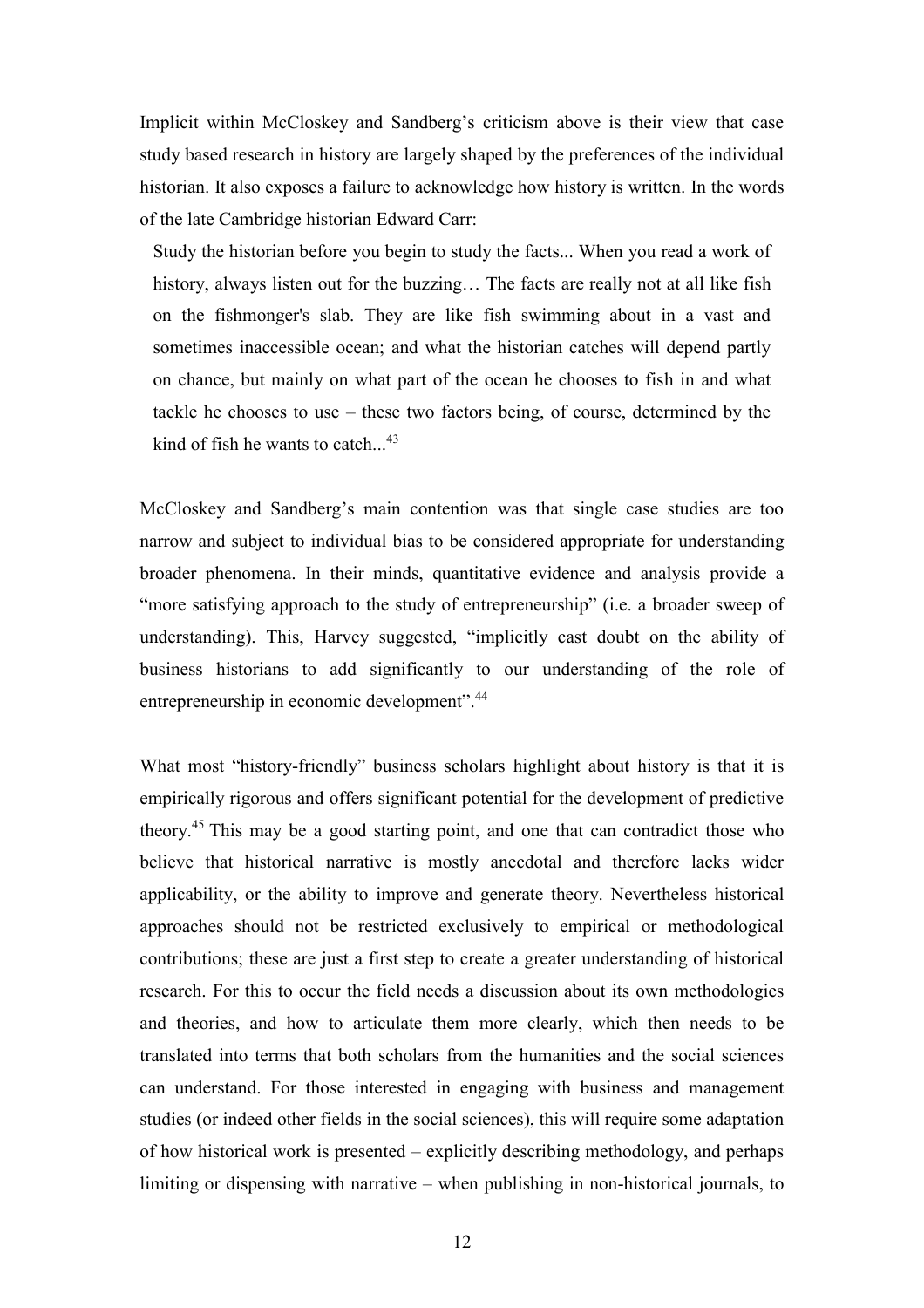capture the "dual integrity" "pluralistic understanding", whilst safeguarding "representational truth", "context sensitivity", and "theoretical fluency", that Maclean et al have rightly identified as integral.<sup>46</sup>

Whilst we do not concur with the perceptions of history as presented above (as atheoretical and/or lacking in methodological rigour), it is nevertheless important to understand how historical enquiry is viewed both by historians and business and management scholars if we are to find ways to engage more effectively with each other. In this sense it is incumbent on historians to communicate more effectively what their methodological approaches are. Historians cannot complain that others misuse or misunderstand history if they are not prepared to engage outside the disciplinary confines of their work to explain its value and methods. The next section considers the use of history in business and management specifically focusing on strategy, organisation studies, international business and entrepreneurship. This is not intended to be an exhaustive review of the literature, but as an indicator of how history has been used and misused, as well as understood or misunderstood, within these sub-fields in order to better understand what needs to be done to advance engagement between historians and business and management scholars.

### **The Case for History in Business Studies**

This section addresses the case for better use of history within business and management studies, highlighting examples of sensitivity to historical perspective – and the added value of that – alongside misuses of history and the limitations of such uncritical approaches. The misunderstanding of history, and its misuse, has been an issue raised across a variety of social science disciplines.<sup>47</sup> And yet, as Bryant and Hall have observed, "the social sciences are, inherently and irreducibly, *historical*  disciplines"; history is essential to robust social science:

… It is the transformative movement of history — a relentlessly creative and destructive social dynamic that is ever fashioning the new and the contemporary out of the old and the established — that constitutes their shared subject matter. The manifold realities investigated by anthropologists, economists, psychologists, sociologists, and other students of the human social condition, can thus find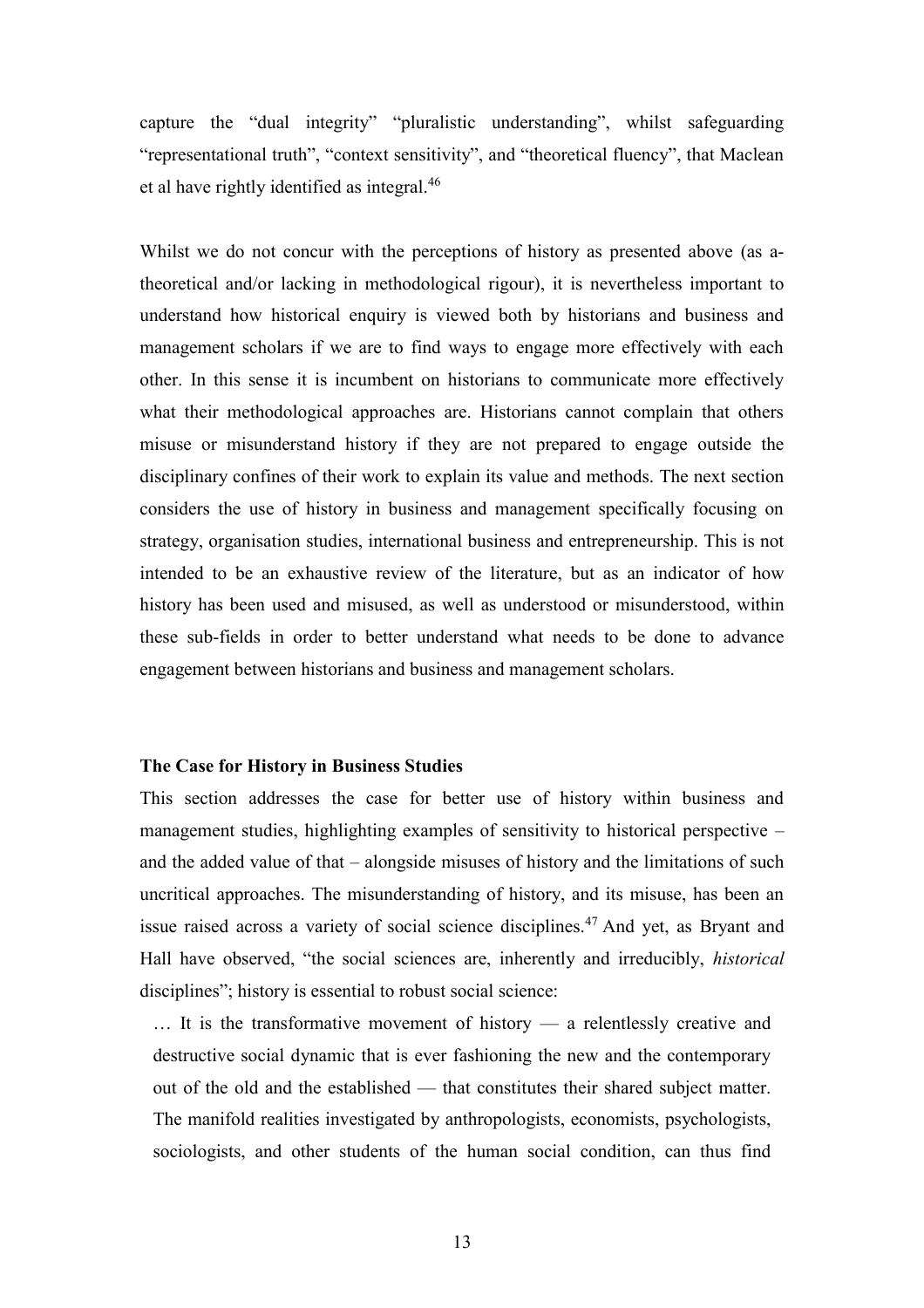comprehension only through a full engagement with historical modes of analysis.<sup>48</sup>

There is a long tradition of engagement between history and the social sciences, especially economics and sociology.<sup>49</sup> Despite Bryant and Hall's view, history has not been intrinsic to all fields, and even in those where it has, it has been subject to various types of use and misuse. This is evident from some of the examples provided from the use of history within international business, strategy, and entrepreneurship, which follow.

In recent years, international business as a field has discussed the role and potential contribution of qualitative research methods. This has led to the publication of two major handbooks and a special issue on qualitative methods in the *Journal of International Business Studies (JIBS) in 2012.*<sup>50</sup> However, historians have not contributed to this debate, despite the fact that a large part of research in business history falls into the qualitative-interpretative category of social science research methods. And while an influential handbook on qualitative research methods in international business contained a chapter on doing research in corporate archives, this was not written by a historian, but by organisation studies scholars with archival research experience.<sup>51</sup>

In strategy scholarship, a decade ago, Charles Booth accused strategy research of being "profoundly ahistorical", and "significantly impoverished as a result".<sup>52</sup> Despite a welter of criticism by strategy scholars over the last decade about the neglect of history within the sub-field, Vaara and Lamberg have recently averred that, "strategic management research, like management research more generally, has lacked historical comprehension and sensitivity".<sup>53</sup> This failure to grasp the significance of historical context and change has implications for future projections. As Martin Kornberger has observed, the implication of historical perspectives to strategy and strategic management, for example, is not restricted to past and current decision-making but strategy's determination of future behaviours:

Strategy reties that Gordian knot of power and truth. On the one hand, strategy appears to be a scientific endeavor that provides theories, propositions, models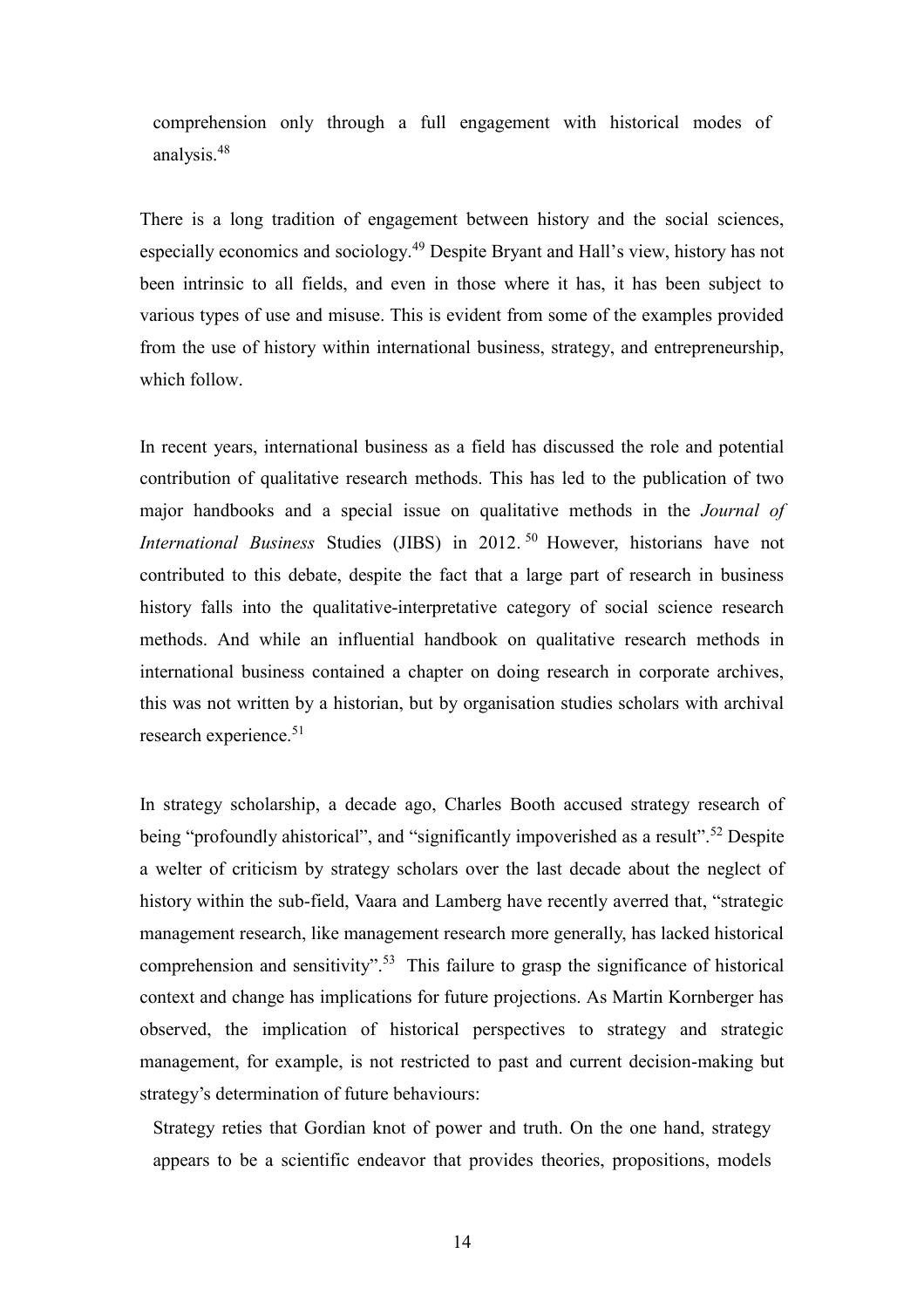and frameworks to master the future. The strategist is a technocrat who claims jurisdiction over the future… On the other hand, strategy is an engine of change, a mechanism to transform the present and mold it in the image of a desired future to come.<sup>54</sup>

In this Journal, Kornberger has demonstrated the interconnection between past events and future projections, in relation to Von Clausewitz's *On Strategy*. <sup>55</sup> Chia and Holt's recent observation about the unconscious acquisition of "social and managerial skills" by many business leaders not trained by business schools has underlined the importance of history, as a vital critical lens, to the strategy literature.<sup>56</sup>

Even amongst those business and management scholars who profess to be more contextually sensitive, such as those associated with more processual approaches to strategy, history's potential remains unfulfilled; Vaara and Lamberg have commented that: "Although strategy-as-practice research has argued that practices take different forms depending on context, there is a paucity of knowledge of the historical construction of these practices and their enactment in situ".<sup>57</sup> Their contribution, prompted by their desire to integrate history into the theory of strategy "rather than serve 'merely' as empirical context", focuses on "highlighting the historical embeddedness of strategic processes, practices and discourses" to advance the s-as-p literature building on the Mintzberg and Waters models of deliberate and emergent strategy.<sup>58</sup> In this, they see comparative historiography, as well as micro-history, as invaluable. They cite Kipping and Cailluet's study of Alcan, and Popp and Holt on the Shaws, as valuable illustrations of how history can both test and drive theory. Popp and Holt's work also brings added value in its wider social location of business actors.<sup>59</sup>

However, this is not simply a matter of the neglect of historical approaches but also about how history is used and misused. History is often misused when case studies uncritical derive narrative from secondary sources with no attention to historical context. In strategy, Mary Tripsas's study of innovation focusing on typesetting is illustrative of how secondary sources are sometimes used uncritically. $60$  Tripsas uses sources descriptively, to strive towards an understanding of "dual integrity". However,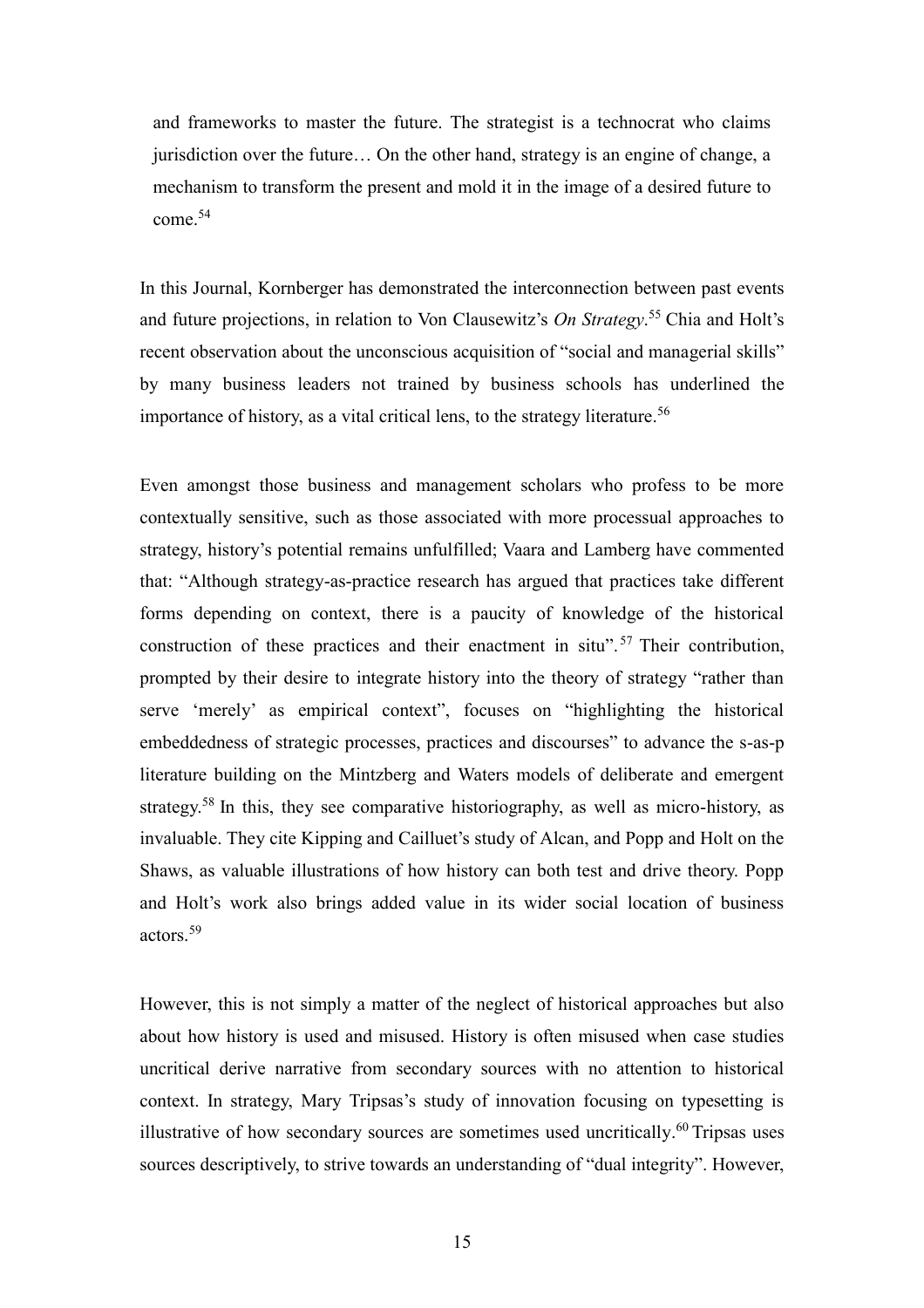her study uses history only partially to provide evidence, relying heavily and selectively on Chandler, while remaining wedded to a Schumpeterian framework. This is problematic, given both the methodological flaws identified in Chandler's work, as well as the criticism of his key works for oversight of organisational capabilities (something which Chandler later acknowledged). In relying on Chandler for context, Tripsas overlooks not just a relevant economic and business historiography but also that of science and technology, which could have provided stronger contextual integrity to the analysis and strengthened the argument.<sup>61</sup>

Erwin Danneels' study of Corona Smith deploys history more reflexively but it too remains constrained by the limited historical contextualisation and avoids analysis of sources despite a detailed account of their collection.<sup>62</sup> Similarly to Hargadon and Douglas, Danneels seeks to reassure the reader that his rigorous collection of thousands of pages of reports, news articles and filings, as well as several interviews with company employees, is enough for contextual integrity, but does little to consider the temporal development of the company or industry to the point where his analysis begins. These examples illustrate what Vaara and Lamberg identify as the tendency to use history "as empirical evidence of context" while lacking the social embeddedness necessary to fully comprehend and analyse strategic decision-making. Central to these constraints is the way in which history is used both as limited and uncritical contextual decoration and a predilection for one facet of the historical perspective, causality. Peter Buckley has argued: "Both international business and business history struggle with causality versus correspondence (or correlation). The role of chance – risk and uncertainty in business, fortune or fate in history is often underrated in a search for determinism."<sup>63</sup>

Geoffrey Jones recently reiterated the opportunities from such collaborations: "The discipline of International Business, which has long been receptive to historical approaches, and faces its own methodological roadblocks in addressing big issues, would be a natural audience and partner in this terrain."<sup>64</sup> However, in the same contribution, he also identified the obstacles to greater engagements between the two fields: "… fields such as International Business are struggling precisely because of slavish commitments to orthodox social science methodology, which limits the range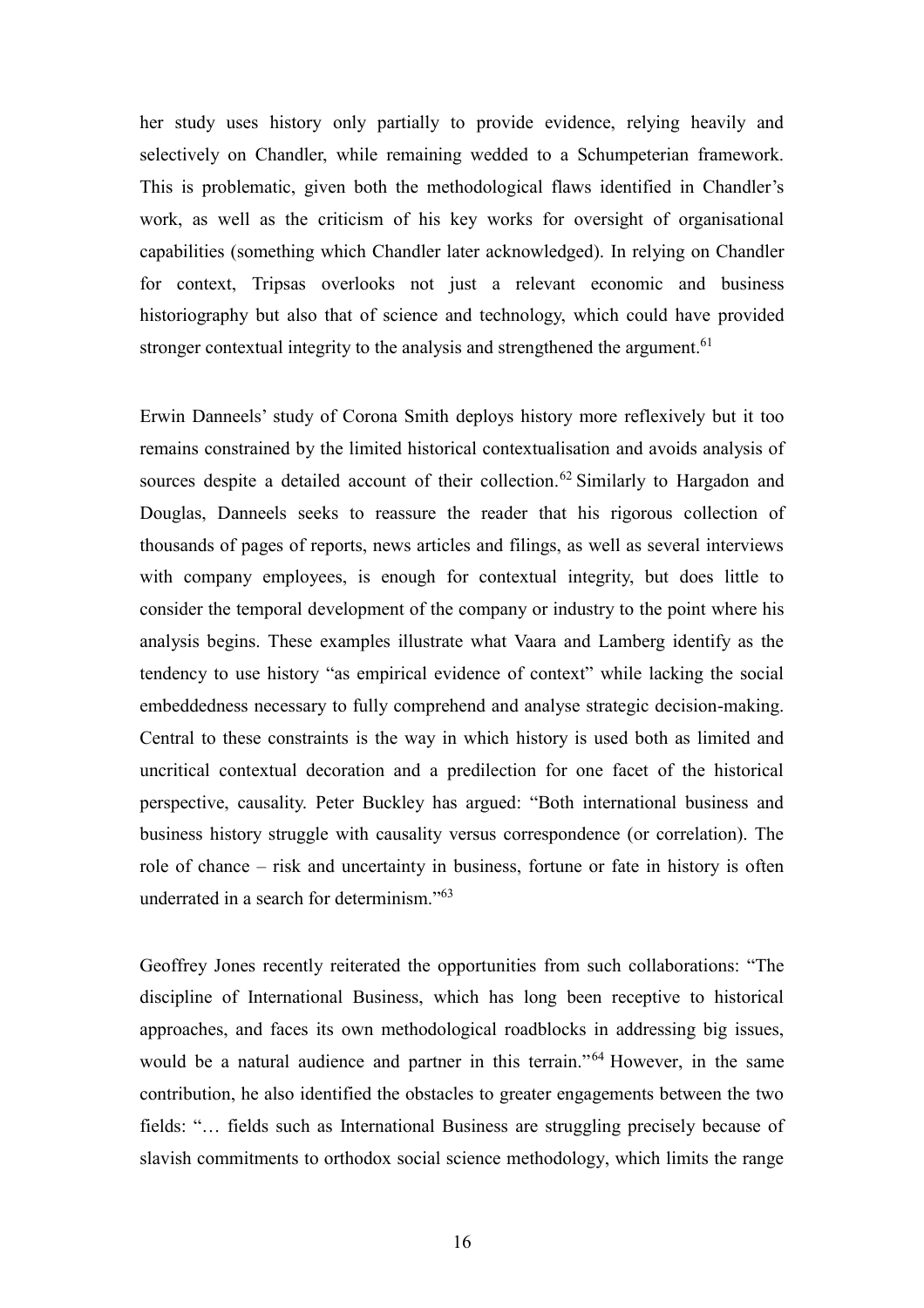of issues that can be addressed."<sup>65</sup> The limitations in the way in which history is used in IB, as W Mark Fruin highlighted (in a response to Jones and Khanna's article), has not only been confined by time but also place and culture:

IB is a field constrained not only in time, but also in economic model (institutional, country-level, and developmental variation) and intellectual direction. IB regularly portrays the universe of business as the activities of Western firms during the late nineteenth and twentieth centuries. In this view, only a narrow slice of business worldwide qualifies as 'IB'. Consistent with the narrowness of this vision, not one historian of non-Western business was cited in Jones and Khanna's otherwise groundbreaking article. To their credit, they do mention business groups in emerging economies, British and Japanese trading companies, and the effects of colonialism in India and China, and they do enlarge the slice timewise, adding the seventeenth, eighteenth, and all of the nineteenth centuries to the twentieth and twenty-first. Yet, a slice – even a nice, long, historical slice – should not encompass IB. $^{66}$ 

Considering the increasing number of scholars researching non-Western business history, this further underlines the potential importance of historical research to IB.<sup>67</sup> The trend towards 2 approaches since the 1960s meant that business research focused on areas and subjects that offered fully accessible data as a precondition for rigorous sampling and controlled observation. Neither historical research, nor non-Western settings, offered this level and quality of data to management and business researchers and were thus side-lined.<sup>68</sup> As a result, many areas of the world, and many topics, appear to be excluded from research in international business simply because the kind of statistical economic data is either not available or of dubious quality. At times this can legitimate qualitative approaches such as fieldwork, but archival research and oral history interviewing certainly merit to be considered as more than just subsidiary methodologies to quantitative data analysis. These are important issues that affect business historians as much as other regional and qualitative scholars working in the field of IB. As international business is by far the larger community, this is perhaps a greater problem for historians than vice versa. However, if there is to be any move towards "dual integrity" and "pluralistic understanding", then IB scholars and historians will need to identify areas of research and types of contributions where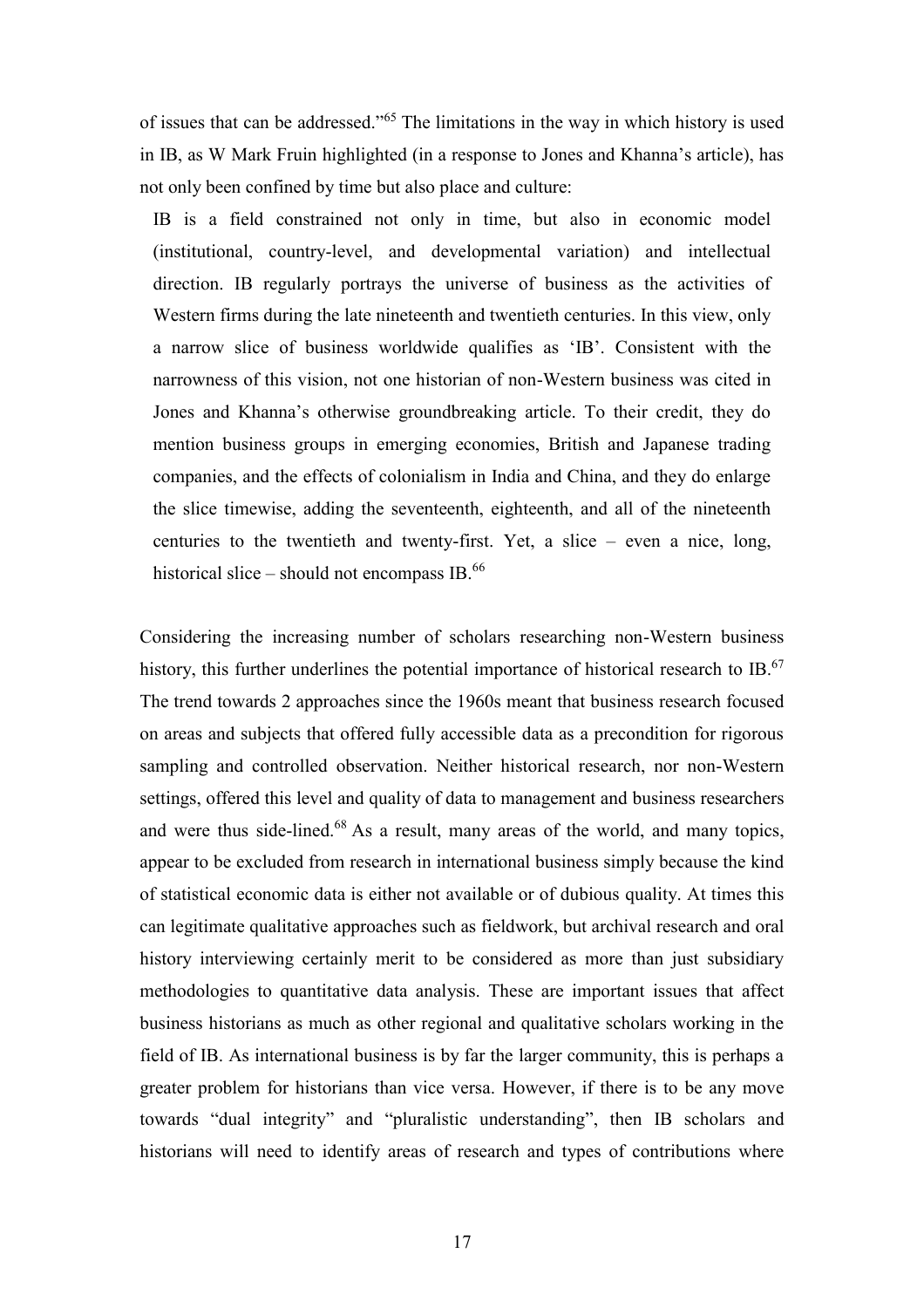historical research may add to theory. Conversely, concepts from IB that improve historical understanding of the past are equally valuable to historical research.

History continues to be under-utilised in many areas of business and management studies. More cruciall though is the misunderstanding of historical perspective and methods, which leads to the limited use of history as narrative padding often reliant on an uncritical reading and selection of secondary texts which compromises rigour. Even more problematically this means that much business and management literature deploying historical material is decontextualized from the wider historical environment. At the heart of these obstacles to greater understanding lies a pressing and urgent need for historians wishing to engage with business and management subjects to be transparent about their methods, as well as introducing greater clarity about historical perspective. For business and management studies scholars wishing to use history effectively, it is imperative that they fully comprehend historical perspective and methods. This requires historians to be more explicit about historical approaches. Only by doing this will we achieve the accommodation explicit in Maclean et al's call for "dual integrity" and "pluralistic understanding". In what follows, we propose a framework for greater understanding of historical perspective, with potential benefits to accrue to future research for both historians, and business and management scholars.

#### **A way forward**

A significant obstacle to realising the full potential of the use of history across business and management disciplines remains one of methodology, in particular the impression of a false disparity between history and business and management over the use of sources. Indeed, as we venture here, perhaps misunderstanding of historical methodology is *the* significant obstacle to greater accommodation. The continuing distinctions drawn between the primary data created by social science research, through the design and conduct of interviews and surveys, for example, with the collection of "secondary" documentary evidence in archives, are misleading. In its most extreme form, this is represented by Strati's rejection of historical archival research. However, the view is also evident in the synthetic typologies of "narrative"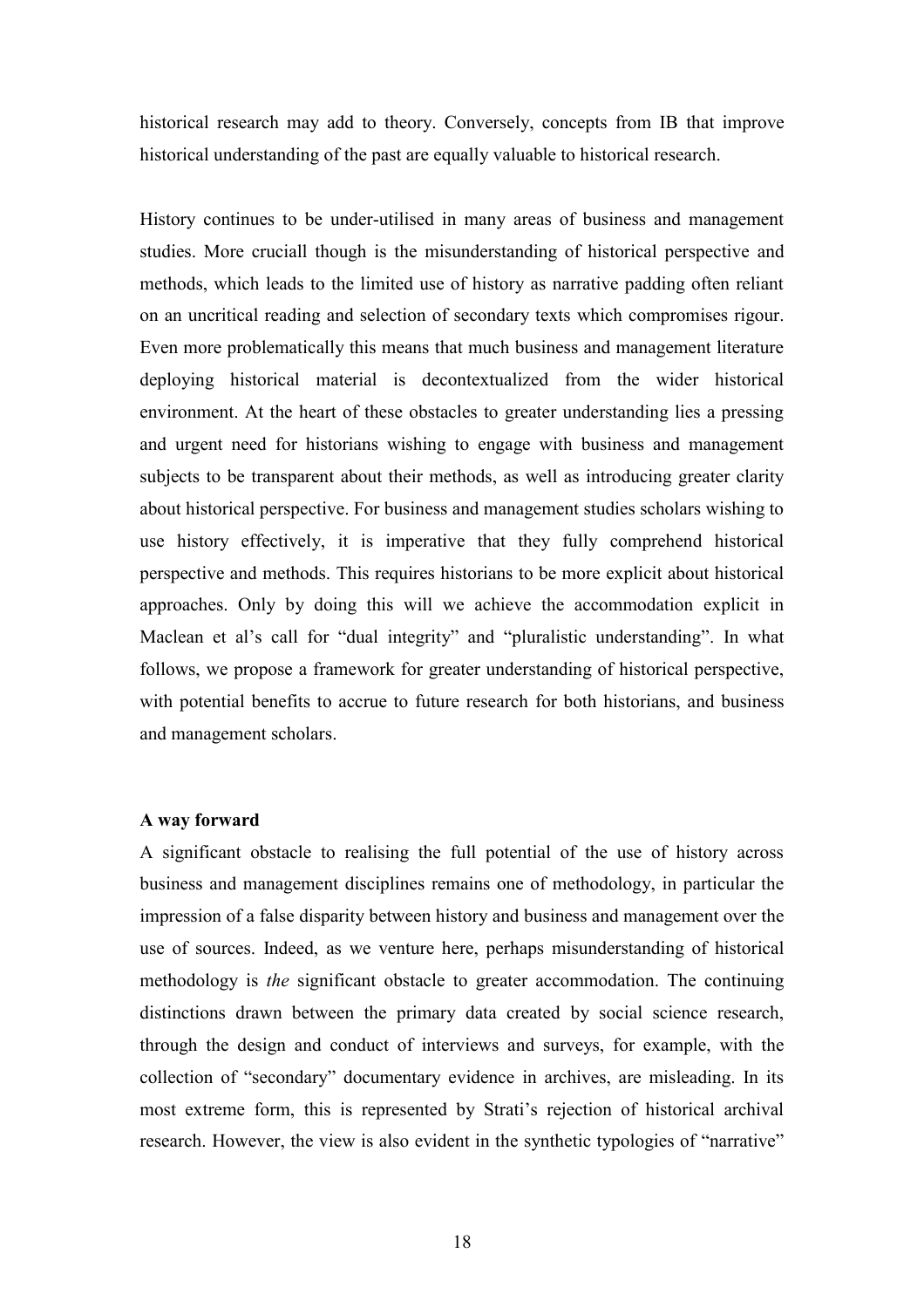and "social science" history. Rather, as outlined above, this is a question of greater transparency over methods and "pluralistic understanding".<sup>69</sup>

What privileges social science methods over archival documentation in contemporary business and management scholarship? As numerous historians have outlined, reading sources requires the historian to understand the provenance of sources, to read them against the grain, and consider them in the context in which they were produced. Ludmilla Jordanova for one has explained, "texts are not transparent documents but elaborate creations, parts of discourses and hence implicated in the nature of power. … [They] tell us not what happened but what witnesses and commentators *believed*". <sup>70</sup> The view of social science as a creator of primary data ignores powerful variables within the conduct of interviews and surveys, such as the "cultural circuit" – the reinforcing of collective narratives within that of the individual, and vice versa – and the "intersubjectivity" between questioner and respondent.<sup>71</sup> Consequently, any such claims of the "creation" of these documents by social science researchers should acknowledge these variables in the construction of these sources. Incidentally, as Rowlinson et al. note, oral history, both conceptually and methodologically, appears more acceptable to fields like organisation studies, principally because of familiarity with interviewing as a data collection method and its disciplinary engagement with memory studies. This is a delicious irony for oral historians, who remain accused by a small coterie of empiricist historians of a flawed methodology because of its "subjectivity".<sup>72</sup> Equally sociologists of work have found in oral history a familiar method, likening it to semi-structured interviewing.<sup>73</sup>

The recent canon of work such as Decker, Kipping and Üsdiken, Maclean et al, Rowlinson et al, has provided valuable proposals for a way forward to facilitate discussion and understanding between history and business and management studies. They have also been complemented by the welcome publication of Marcelo Bucheli and Daniel Wadhwani's *Organizations in Time*, bringing historians and business and management scholars together in an edited collection, which has an invaluable contribution to make both in teaching and research. Here we propose a framework for understanding historical perspective as a means of allowing for more effective use of history by business and management scholars. Alongside encouraging greater reflection amongst business and management scholars on the distinction between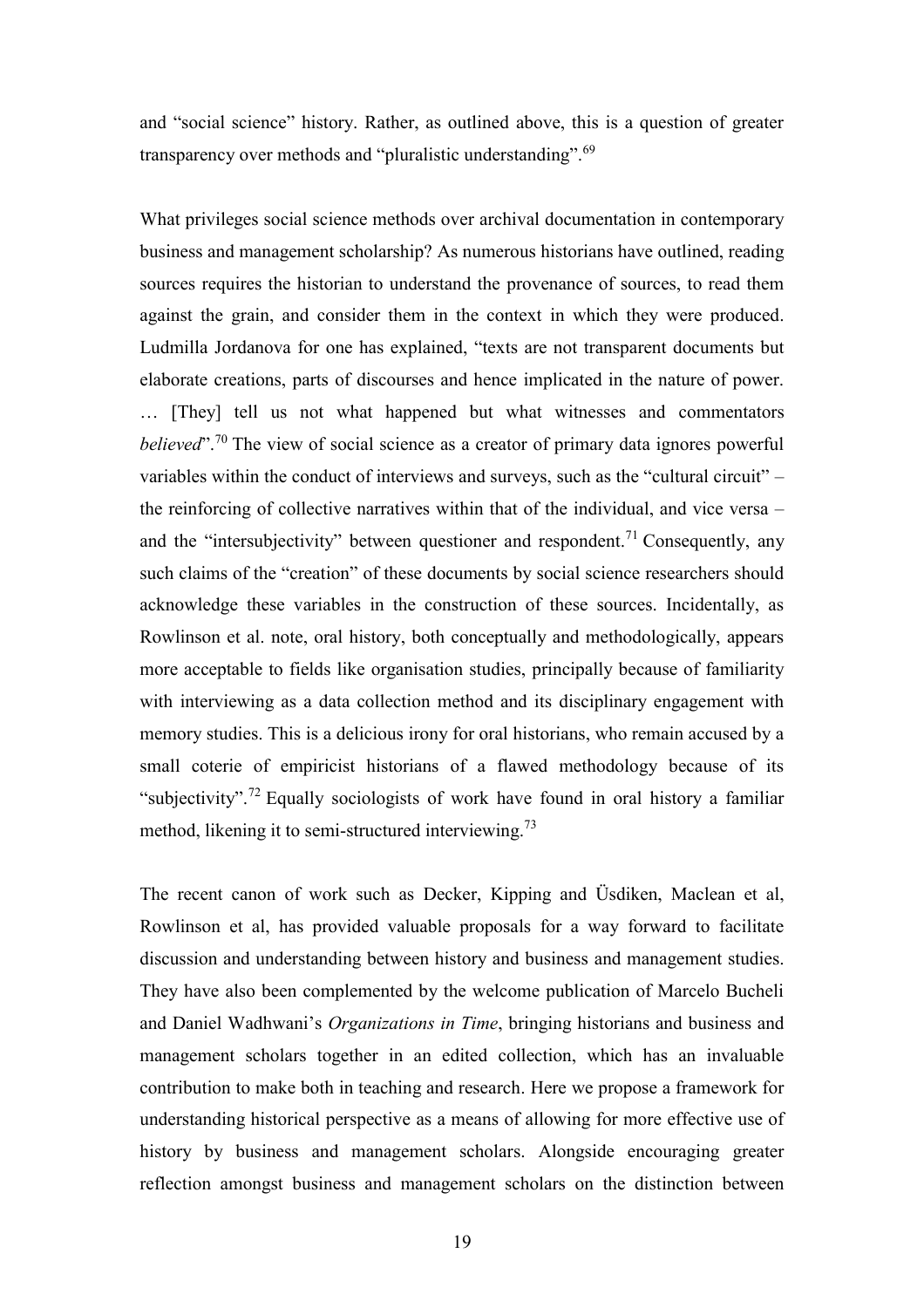historical writing and writing of history, discussed in the previous section, we provide tangible ways in which those seeking to realise the full value of history to their disciplinary field can deploy it.

Andrews and Burke's 5 Cs of context, change over time, causality, complexity, and contingency provide a degree of utility which is often already found in qualitative research in business and management studies, albeit not necessarily all together. Bringing them all to bear on work utilising historical approaches therefore should not be as much of a challenge to qualitative scholars than it may, at first, seem. However, by explicitly articulating the meaning and application of the 5 Cs, it may clarify this method further both for qualitative and quantitative researchers.

The recognition of the value of a deeper appreciation of context and change over time has been explicitly commented upon by both Jones and Khanna in relation to the contribution of time and dynamics variables to IB.<sup>74</sup> Similarly Jeff Fear has underlined the value of historical context to elucidating business decision-making:

If one only examines everyday occurrences at one point in time without a comparative sense of time and space, the danger is that one develops universalizing theories based on the present, or at one period of time in one culture, missing the 'time bound' and 'place bound' dimensions of theory. By targeting those crucial events, identifying controversial internal debates, or tracing the more subtle but organizational shifts over time, we might mine yet more insight into this double-looped learning process, which cannot be captured as abstracted variables or causes that eliminate human behavior and time...<sup>75</sup>

Thus the work of Hargadon and Douglas, on the back of a limited reading of secondary accounts of Edison's historical context, loses the complexity of the myriad of other forces and networks shaped by and shaping his achievements. There is little mention of any non-financial help Edison received in setting up his new venture (for example; lawyers, scientific expertise, business or personal help), relying instead on secondary analyses that privilege financial support provided by Vanderbilt and J. P. Morgan. A more historically robust analysis could have included such information, particularly as Edison clearly did not act in complete isolation. Furthermore, a substantial archive of his papers was and remains available, with several million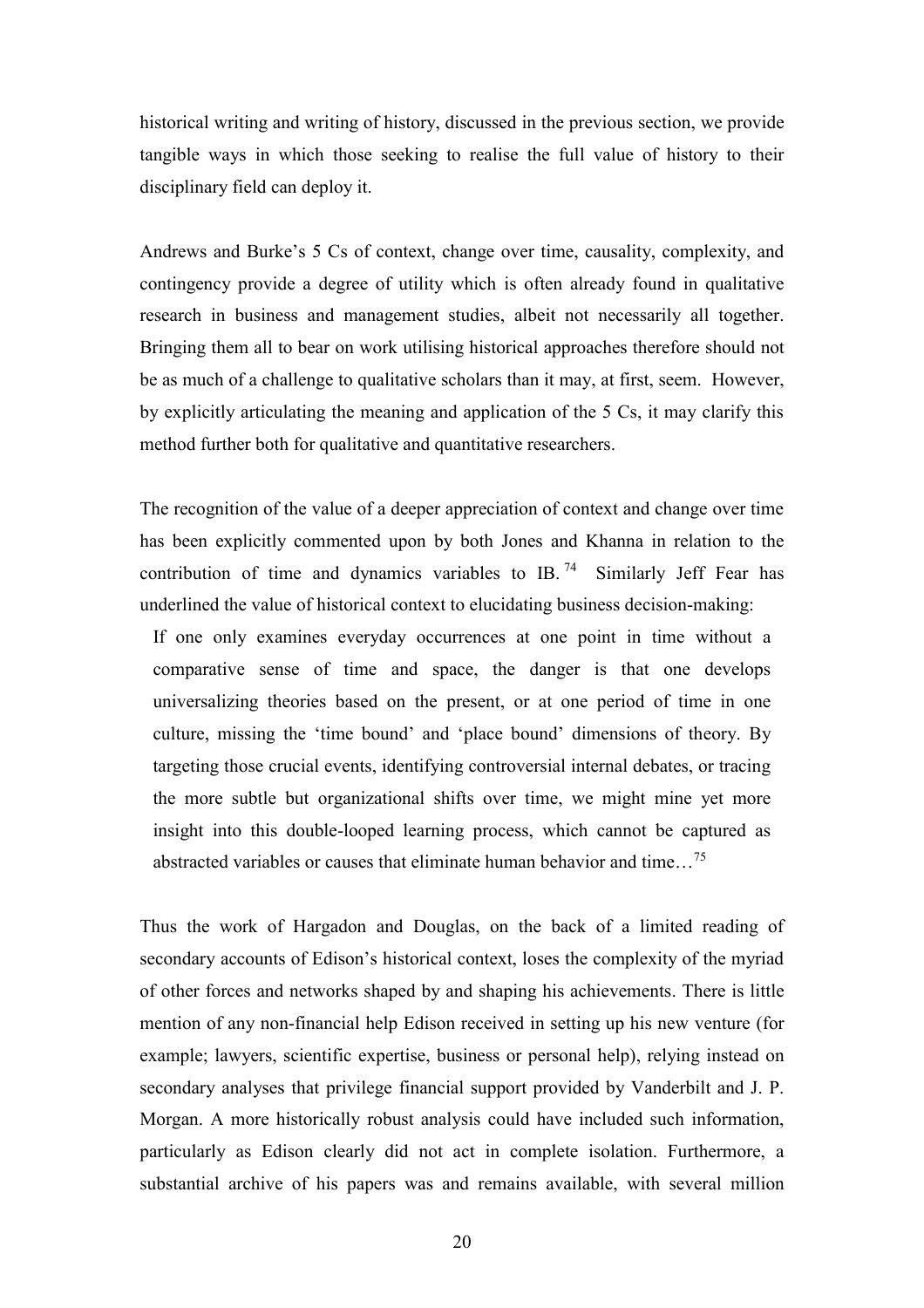documents held and accessible to the public. In Hargadon and Douglas' work historical rigour is secondary to theoretical development.

Similarly, Danneels' limiting of the study of Smith Corona to one aspect of their business in a brief snapshot of time confines understanding of the historical forces and actors that exercised a profound impact on the business. A more insightful understanding of historical context and change over time aids greater understanding of the potential of two of the other "five 'C's" as proposed by Andrews and Burke; complexity and contingency. These not only offer potentially valuable insights but also act as an antidote to the preoccupation within much business and management literature that purports to adopt historical perspective but does so with a narrow historical causality. As Andrews and Burke note, "[contingency]... offers a powerful corrective to teleology, the fallacy that events pursue a straight-arrow course to a predetermined outcome, since people in the past had no way of anticipating our present world. Contingency also reminds us that individuals shape the course of human events".<sup>76</sup> This focus on human agency and its sometimes structural significance offers opportunities for further theorizing in areas such as agency theory or institutional work.<sup>77</sup> Similarly, complexity provides a sharp reminder of the constant flux of everyday life: "Moral, epistemological, and causal complexity distinguish historical thinking from the conception of 'history' held by many non-historians. Reenacting battles and remembering names and dates require effort but not necessarily analytical rigor."<sup>78</sup> Consideration of "complexity" and "contingency" are critical to providing the sort of "context integrity" called for by Maclean et al.<sup>79</sup>

Indeed, there is a potential complementarity of combining business history's deep understanding of causality, complexity and the development and importance of context with more contemporarily focused work and data collection beyond euphemistically used terms such as "longitudinal" to offer up new insights into what are still contested concepts and practices, and perhaps more importantly in seeking to build new theory. An example of this is demonstrated by Harvey et al's 2011 paper in *Business History* on the historical development of entrepreneurial philanthropy through an analysis of Andrew Carnegie's activities. Harvey et al. developed a theoretical model to understand current phenomena in philanthropic giving such as "venture philanthropy" building on and extending earlier work by others on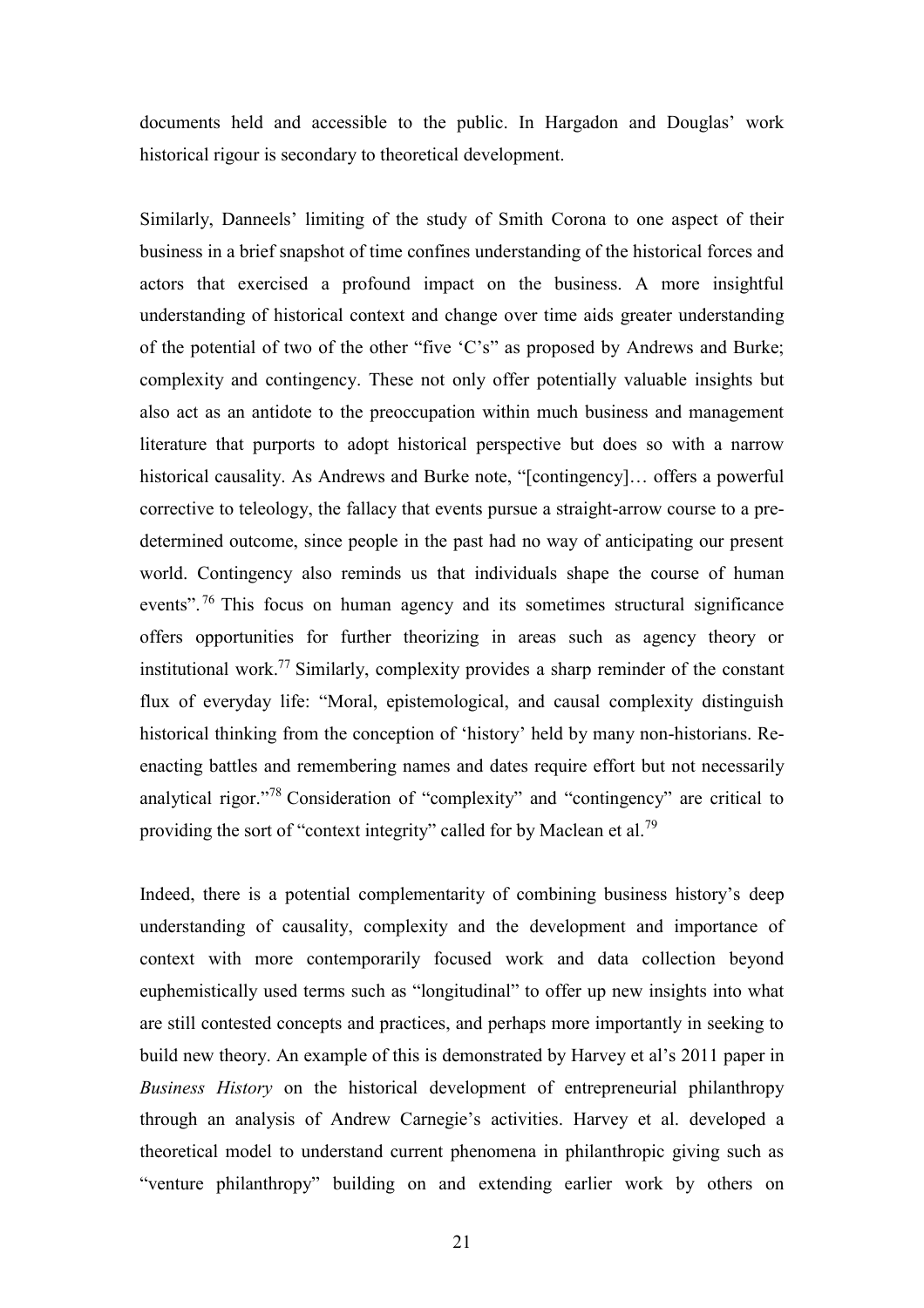"philanthrocapitalism", which then formed the basis for further work on the subject in contemporary entrepreneurship and management journals.<sup>80</sup> The role of history in developing the model was a result of a collaboration between business historians and entrepreneurship scholars where history was a driver, Kipping and Üsdiken's "history in theory". Similarly, Andrew Popp's work on the Shaws, Matthias Kipping and Ludovic Cailluet on Alcan's strategic decision-making, as well as Geoffrey Jones and Christina Lubinski's work on political risk management at the pharmaceutical firm Beiersdorf, are all exemplary historically contextualised studies reflecting complexity and change, while contributing to theory within business and management.<sup>81</sup>

However, the above are examples of business historians deploying history, rather than business and management scholars deploying it. So how can business and management scholars utilise history to broaden and deepen knowledge of business? The 5 C's offer a framework that can be used when considering historical developments in contemporary studies. History, through the use of contingency, change over time, context and complexity, and causality, has much to contribute  $82$  if utilised effectively. This is a point demonstrated by Jones and Khanna who highlight the opportunities that complexity and contingency offer in understandings of the dynamics of strategic decision-making and more specifically over questions of "path dependence", a point made by Terry Gourvish some thirty years ago.<sup>83</sup>

Returning to Kornberger's earlier observations, consideration of historical contingency and complexity are not simply an abstraction but offer business scholars, and managers, the enhanced tools to scan for and "forge novel solutions to cope with the complex and ever-changing processes of flux". <sup>84</sup> Context, contingency and complexity also offer the opportunity to further elaborate on such issues as "path dependence" (in particular, exploring "organizational path dependence" as identified by organizational sociologists) and "bounded rationality". <sup>85</sup> Contingency, in particular, may appeal to scholars of entrepreneurship who seek to focus on individual behaviour in order to observe wider phenomena. Similarly, for business and management scholars seeking to take a step back to observe and comment on wider phenomena, accepting and seeking to make sense of context and complexity are not uncommon. We maintain that the 5 Cs represents a valuable tool for those seeking to use history judiciously. Similarly, the more that business historians articulate their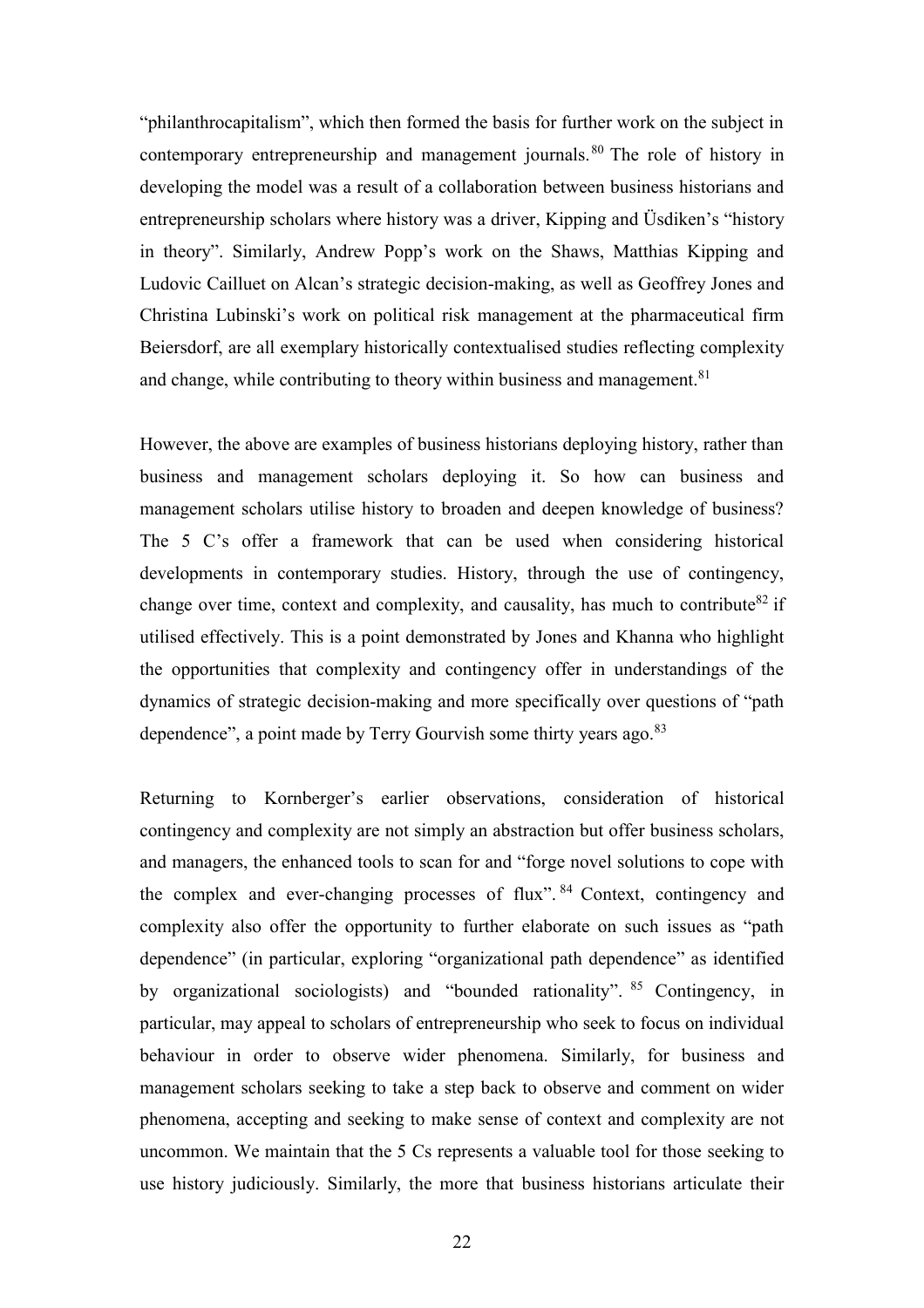methodologies the clearer the similarities between the different disciplines will become, which will facilitate deeper integration of rigorous historical approaches.

# **Conclusion**

Recent contributions by leading practitioners have restated and further expanded upon what their business and management sub-fields have to gain from integrating historical approaches.<sup>86</sup> These contributions to the debate have started a more fruitful discussion about how history and business scholarship might more effectively engage with each other. We venture that the clearer articulation by historians, and the adoption by business scholars, of rigorous historical methods and perspectives may well help to inform theoretical turns within the business and management fields in a way which allows both to work more effectively together. Furthermore, there are clear benefits to historians from this approach. An open debate about methodologies and practices in history would open the doors for non-historians to better understand the rigour required in historical research, making the discipline more transparent and engaging. The necessary transparency and articulation of methodological rigour in social science research is often missing from historical research. A debate bringing it to the fore amongst historians would have the dual benefit of the aforementioned transparency, and exploring ways forward for the discipline which will require new ways of working as archives change and masses of data generated through the proliferation and adoption of communications technology continues apace. A debate around methodologies in historical research would ensure that the discipline keeps pace with these changes.

This is particularly relevant for business history at present, because as the subject finds itself at a cross-road as to which disciplinary influences to incorporate. At present there are at least three principal approaches in business history which are vying for attention: the mostly US-based "History of Capitalism", which seeks a rapprochement with history proper; the self-proclaimed "new business history" that focuses on economics, or in some cases specifically on evolutionary economics and other heterodox approaches; and the emerging field of "Management and Organizational History" which seeks to historicize management studies.<sup>87</sup> For any or all of these approaches to be successful, each is required to more clearly articulate the methodologies adopted by historians to show the value of history to business and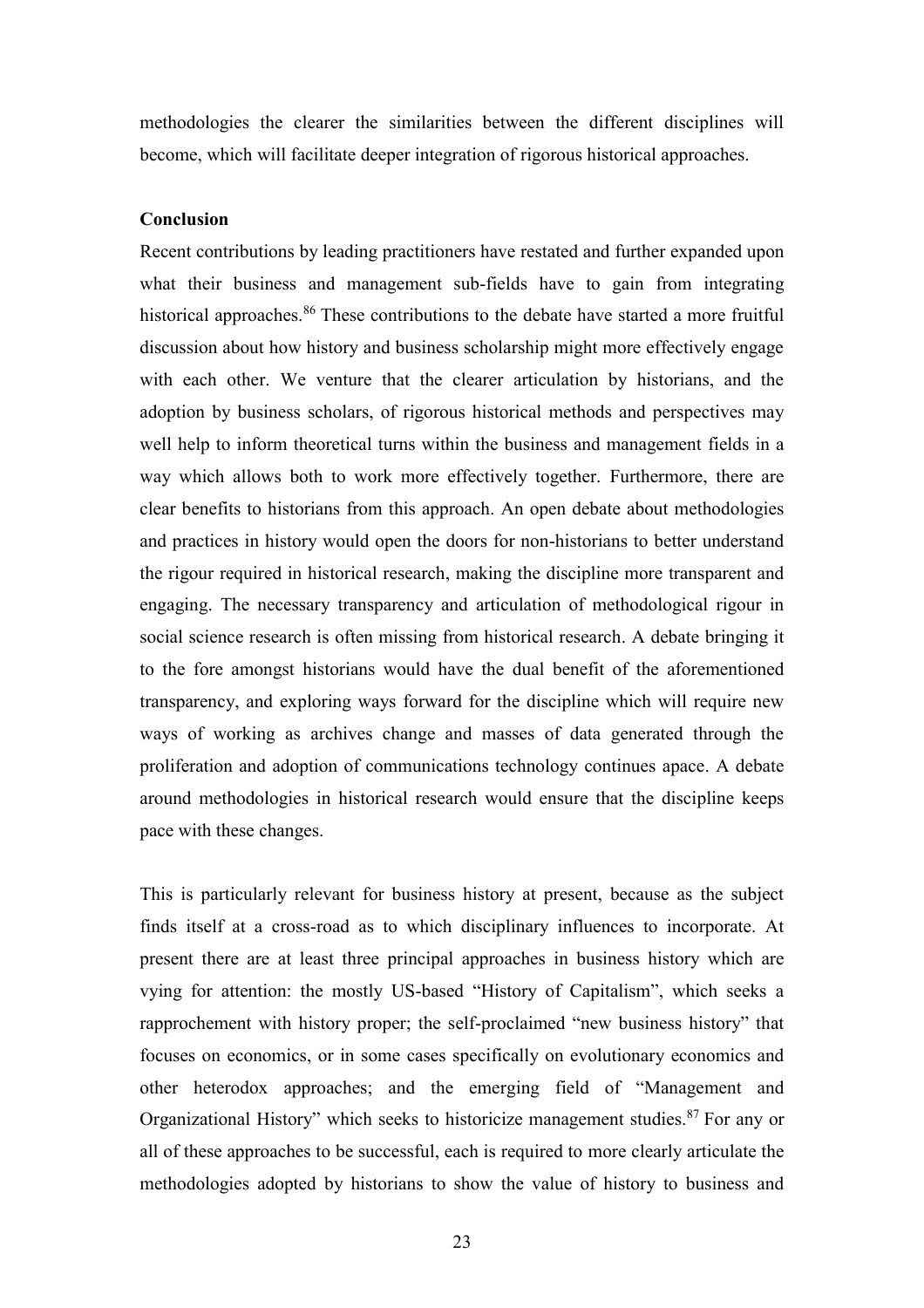management studies and salve any lingering doubts over the rigour which historians treat their research. If further meaningful engagement between historians and business scholars is to occur, it is incumbent upon historians to show what we do and how we do it to explain its value.

We may be some way away from the ultimate "legitimating text", in the words of Roy Suddaby, or the "elevator speech", as Geoffrey Jones termed it, that will make history acceptable as just that: history.<sup>88</sup> Ultimately we share Maclean et al's, and Greenwood and Bernardi's, respective views that future collaboration must be based on "dual integrity" and "pluralistic understanding" for each field with some understanding of the distinctions and traditions of both, and that these fields may be closer than some have led us to believe. But we need to start by being clear about what are the features of good historical research practice, whether that is business history or mainstream history.

For this to occur, business history needs discussion about its own methodologies and theories, which then needs to be translated into terms that both scholars from the humanities and the social sciences can understand. For those interested in engaging with management studies, this will require some adaptation of how historical work is presented – explicitly describing methodology, perhaps limiting or dispensing with narrative – when publishing in non-historical journals, to capture the "dual integrity" "pluralistic understanding", accommodating "representational truth", "context sensitivity", and "theoretical fluency", that Maclean et al have rightly identified as integral. <sup>89</sup> The recent contributions to this debate have started a more fruitful discussion about how this might be done, and in starting to unpick the contribution of historical perspectives and methods. Hopefully in the long term greater collaboration will lead to greater appreciation for what historical narratives really are: not anecdotal, but a careful synthesis that combines evidence, analysis and interpretation in an explanatory, retrospective account. Moreover, we venture that the adoption of rigorous historical methodology and perspective will help to inform theoretical turns within the fields of international business, entrepreneurship, and strategy, as well as organisation studies.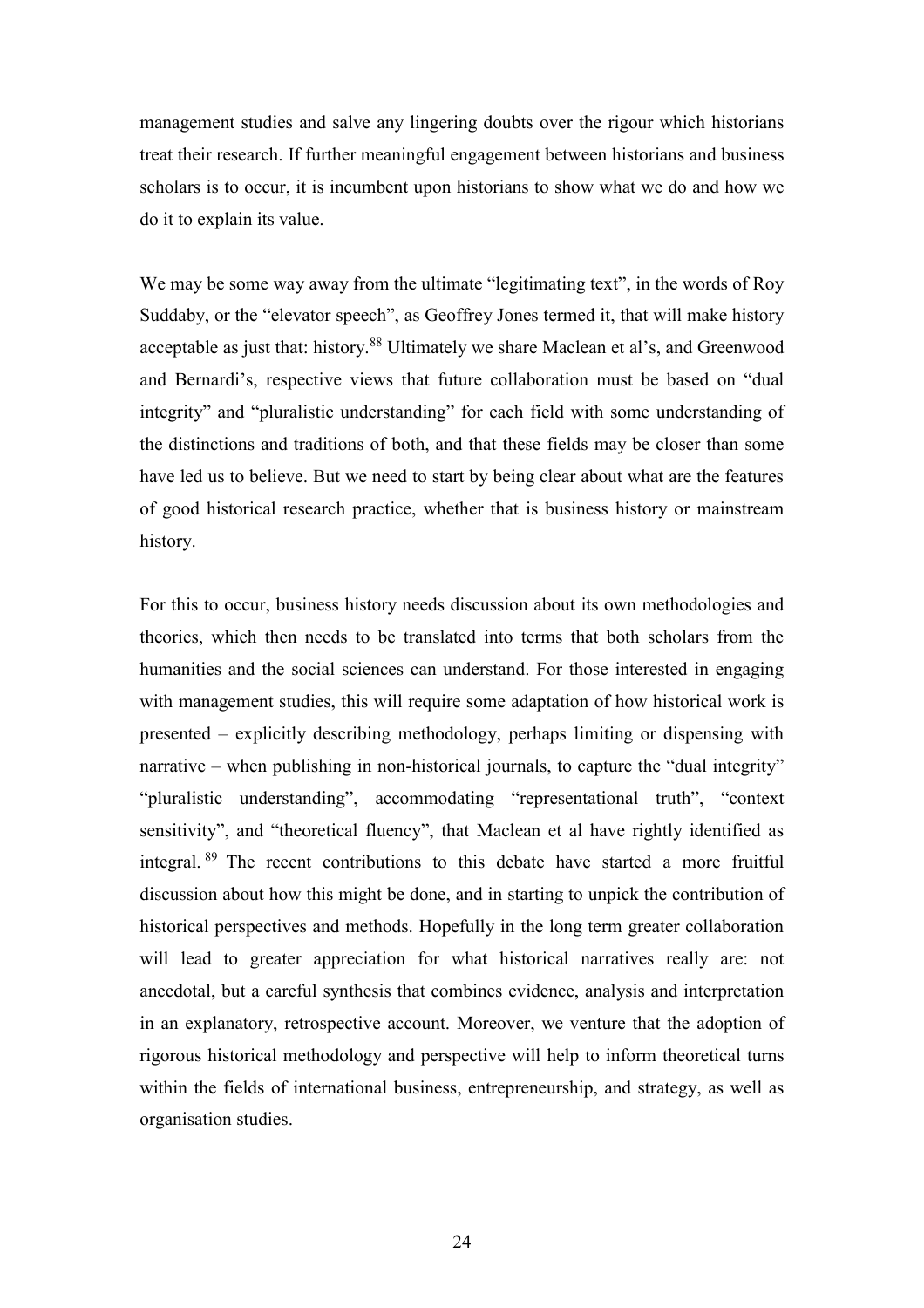$\overline{a}$ 

10 Mintzberg and Waters, "Of strategies"; Chia and Holt, *Strategy without Design*; Clegg et al., *Strategy*; Rumelt, et al, *Fundamental issues in strategy*; For a different engagement between business history and strategy, see Kipping and Cailluet, "Mintzberg's Emergent and Deliberate Strategies". This is also unusual in that it mentions Mintzberg and Water's "emergent" and "deliberate" strategy . It is also currently amongst the most read article in *Business History Review*.

<sup>11</sup> Sullivan and Graham, "Guest Editors' introduction"; Burgelman, "Bridging history and

reductionism"; Decker, "The silence of the archives"; Bucheli and Wadhwani, *Organizations in Time*; Kipping and Üsdiken, "History in Organization and Management Theory"; Rowlinson et al., "Research Strategies for Organizational History"; Maclean et al., "Conceptualizing Historical Organization Studies"; Vaara and Lamberg, "Taking Historical Embeddedness Seriously"; Decker et al., "New

<sup>13</sup> Rosenbloom, "Business History and Management Theory: An Introduction"

<sup>14</sup> Morck and Yeung, "History in perspective".

<sup>15</sup> Burgelman, "Bridging history and reductionism".

<sup>16</sup> Aldrich, "The emergence of entrepreneurship", 1241.

<sup>17</sup> Global Entrepreneurship Monitor, 2016.

<sup>18</sup> The first entrepreneurship research centre was established by Arthur Cole, with support from Joseph Schumpeter, as the Center for Research on Entrepreneurial History at Harvard in 1948.

<sup>19</sup> Morck and Yeung, "History in perspective," 11.

<sup>20</sup> Decker, "The silence of the archives".

<sup>21</sup> Rowlinson et al., "Research Strategies for Organizational History"

 $22$  Kipping and Üsdiken, "History in Organization and Management Theory", 535.

<sup>23</sup> Maclean et al., "Conceptualizing Historical Organization Studies"

<sup>24</sup> Ibid; Greenwood and Bernardi, "Understanding the rift".

<sup>25</sup> Suddaby, "What grounded theory is not".

<sup>26</sup> Duara, "Why is History Antitheoretical?", 106.

<sup>27</sup> Lorenz, "Philosophy of History", 16.

<sup>28</sup> The literature on each one of these areas of debate is voluminous and far too extensive to quote in full here. For overviews of these debates published in the last three decades: Green and Troup, *The Houses of History*; Brown, *Postmodernism for Historians*; Dworkin, *Class Struggles*; Laura Lee Downs, *Writing Gender History*.

<sup>29</sup> Strati, *Theory and Method in Organization Studies*, 133-4.

<sup>30</sup> Maclean et al., "Conceptualizing Historical Organization Studies", 6.

<sup>31</sup> Ibid, 7.

<sup>32</sup> Gaddis, *The Landscape of History*, xi.

<sup>33</sup> Greenwood and Bernardi, "Understanding the rift", 4.

<sup>34</sup> Gaddis, *The Landscape of History*, xi. Fellman and Popp make a similar point in "Lost in the archive: the business historian in distress."

<sup>35</sup> Berridge and Stewart, "History," 51; Sullivan and Graham, "Guest Editors' introduction".

<sup>36</sup> Decker "The silence of the archives", 2.

<sup>37</sup> Hargadon and Douglas. "When Innovations Meet Institutions", 481.

<sup>38</sup> Berridge and Stewart, "History," 51.

<sup>39</sup> Jones et al. "The future of economic, social, and business history," 230; Leblebici, "History and Organization Theory".

<sup>&</sup>lt;sup>1</sup> Aldrich, "The emergence of entrepreneurship", 1241; Wadhwani, "Entrepreneurship in Historical Context".

<sup>2</sup> Forbes and Kirsch, "The study of emerging industries", 589.

<sup>&</sup>lt;sup>3</sup> Jones and Khanna, "Bringing history (back)".

<sup>4</sup> Buckley, "Business history and international business"

<sup>5</sup> Ibid., 326.

<sup>6</sup> Jones and Khanna, "Bringing history (back)," 309.

<sup>7</sup> Ericson and Melin, "Strategizing and history"; Carter et al. "So!apbox"; Jarzabkowski and Spee, "Strategy-as-practice"; Kornberger, "Disciplining the Future", 104.

<sup>8</sup> Chia and MacKay, "Post-processual challenges," 226; <http://www.strategy-as-practice.org/>

<sup>9</sup> Vaara and Lamberg, "Taking historical embeddedness seriously", 4.

Business Histories!"; Foster et al., "The strategic use of historical narratives"

<sup>12</sup> Jones et al. "The future of economic, social, and business history".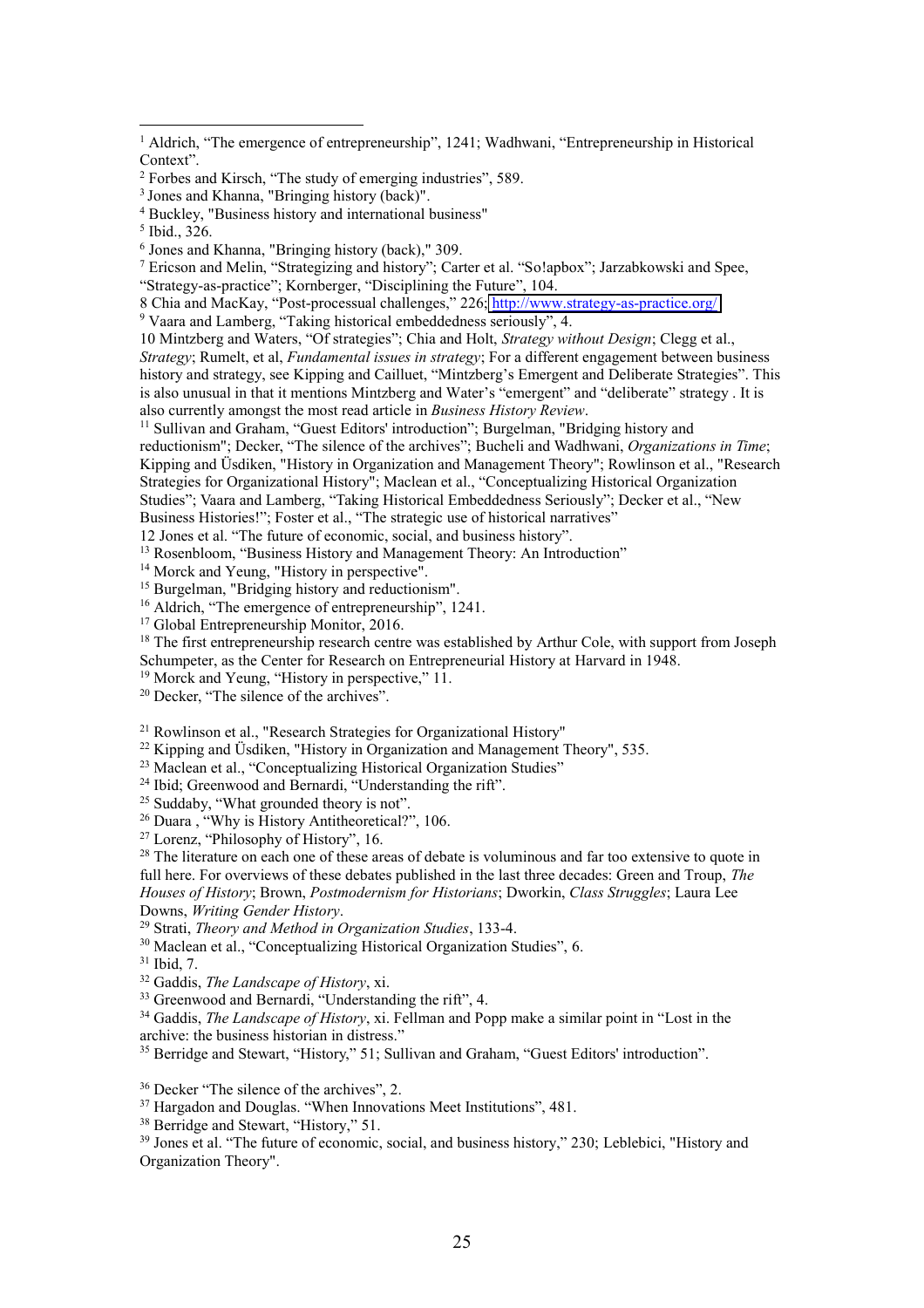<sup>42</sup> McCloskey and Sandberg, 1971-2 quoted in Harvey, "Business History and the Problem of Entrepreneurship," 4.

<sup>43</sup> Carr, *What is History?* 12.

<sup>44</sup> Ibid., 5.

 $\overline{a}$ 

45 Lazonick, *Business Organization and the Myth of the Market Economy.* 304.

<sup>46</sup> Maclean et al, "Conceptualizing Historical Organization Studies"; Maclean et al, "Conceptualizing Historical Organization Studies"; Lipartito, "Historical Sources and Data"; Yates, "Understanding Historical Methods in Organization Studies"

<sup>47</sup> Woolcock et al., ""How and why history matters for development policy"; Berridge and Stewart, "History: a social science neglected by other social sciences".

<sup>48</sup> Bryant and Hall, "Towards Integration and Unity in the Human Sciences", i.

<sup>49</sup> Gareth Stedman Jones, "From Historical Sociology to Theoretical History"; Abrams, *Historical Sociology*; For a recent discussion, Greenwood and Bernardi, "Understanding the rift".

<sup>50</sup> Birkinshaw, "Publishing Qualitative Research in International Business"; Marschan-Piekkari and Welch, *Handbook of Qualitative Research Methods for International Business*; Piekkari and Welch, *Rethinking the Case Study in International Business and Management Research*.

<sup>51</sup> Mills and Helms Mills, "Digging Archaeology".

<sup>52</sup> Booth, "Does history matter?" 103.

<sup>53</sup> Vaara and Lamberg, "Taking Historical Embeddedness Seriously" [advance access]

<sup>54</sup> Ericson and Melin, "Strategizing and history"; Carter et al. "So!apbox"; Jarzabkowski and Spee, "Strategy-as-practice"; Kornberger, "Disciplining the Future", 104.

<sup>55</sup> Kornberger, "Clausewitz".

<sup>56</sup> Chia and Holt, *Strategy without Design*, 161.

<sup>57</sup> Vaara and Lamberg, "Taking historical embeddedness seriously", 4.

<sup>58</sup> Ibid, 4, 6, 10.

<sup>59</sup> Ibid, 14, 22-23; Kipping and Cailluet, "Mintzberg's Emergent and

Deliberate Strategies; Popp and Holt, "The presence of entrepreneurial opportunity"; Popp,

*Entrepreneurial Families*; Popp, "The Broken Cotton Speculator".

<sup>60</sup> Tripsas, "Unraveling the Process of Creative Destruction".

<sup>61</sup> Teece, "Alfred Chandler and "Capabilities""; See, for example, Scranton

 $62$  Danneels, "Trying to become a different type of company".

 $63$  Buckley, "Business history and international business," 318.

<sup>64</sup> Jones et al., "The future of economic, business, and social history," 234.

<sup>65</sup> Ibid., 232.

<sup>66</sup> Fruin, "Bringing the world (back) into international business", .

<sup>67</sup> Bucheli, "Multinational corporations, totalitarian regimes and economic nationalism"; Murillo, "'The Devil We Know'"; Van den Bersselaar, "Who belongs to the 'Star People'"; Yacob, "Ford's Investment in Colonial Malaya, 1926-1957"; White, *British Business in Postcolonial Malaya*; Maurer, *The Empire Trap*; Austin, "History, Archives and Development Policy in Africa".

<sup>68</sup> On the scientistic turn in US business research and education in the late 1950s, see Usdiken and Kipping, "History and organization studies: A long-term view", 37-38. For an explicit statement about the need for "an emphasis upon current and immediately observable organizations in the interests of full and rigorous data", implying that "historical research, while not ruled out, is given second-level priority and rigorous comparative studies substituted at the first-priority level", see Delany, "Some Field Notes on the Problem of Access", 449."

<sup>69</sup> Maclean et al, "Conceptualizing Historical Organization Studies"

<sup>70</sup> Jordanova, *History in Practice*, 85-6; See Carr, *What is History?*.

<sup>71</sup> For classic historical work on the "cultural circuit" see Alistair Thomson, *Anzac Memories*; On

"intersubjectivity": Lummis, "Structure and validity in oral history"; Summerfield, "Dis/composing the subject: Intersubjectivities in oral history"; Pollock, *Remembering*.

<sup>72</sup> See, for example: 'This much I know: Niall Ferguson,' *The Guardian*, 18 January 2009.

<sup>40</sup> Eisenhardt, "Building Theories from Case Study Research."; Yin, "Case Study Research: Design and Methods."

<sup>&</sup>lt;sup>41</sup> Aldcroft, "The Entrepreneur and the British Economy"; Aldcroft, "Technical Progress and British Enterprise"; McCloskey and Sandberg, "From damnation to redemption". On the narrative of British declinism: Tomlinson, *The Politics of Decline*.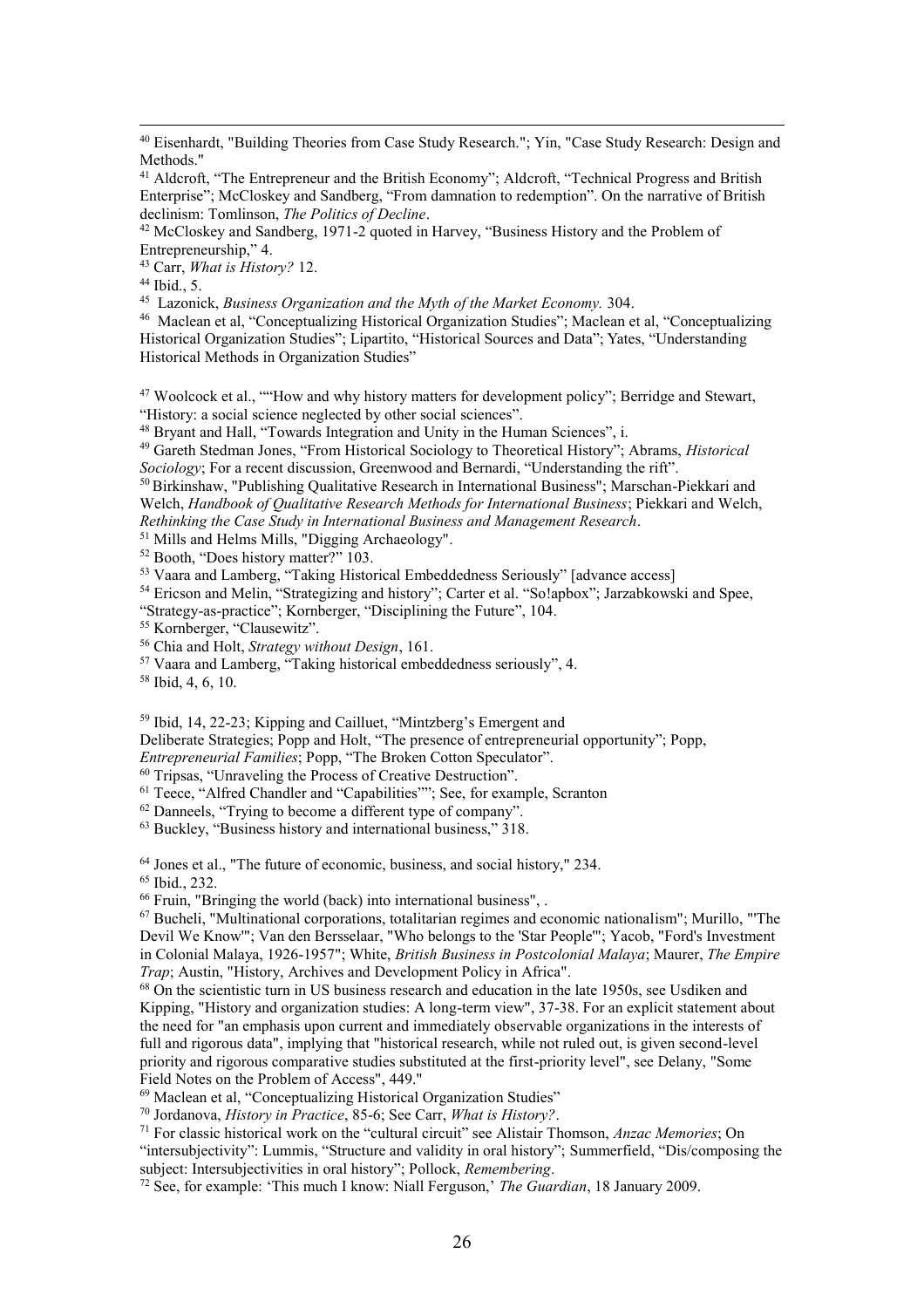<sup>73</sup> Strangleman and Warren, *Studying Work*, 52.

<sup>74</sup> Jones and Khanna, "Bringing history (back)"; Fear, "Mining the past,"

 $\overline{a}$ 

<sup>76</sup> Andrews and Burke, "What Does It Mean to Think Historically"

<sup>78</sup> Andrews and Burke, "What Does It Mean to Think Historically".

<sup>79</sup> Gaddis, *The Landscape of History*; Maclean et al, "Conceptualizing Historical Organization Studies".

<sup>80</sup> Harvey, et al., "Andrew Carnegie"; Maclean et al., "Storytelling"; Shaw et al., "Exploring contemporary entrepreneurial philanthropy; Shaw et al., "Exploring contemporary entrepreneurial philanthropy"; Bishop and Green, *Philanthrocapitalism.*

<sup>81</sup> Kipping and Cailluet, "Mintzberg's Emergent and Deliberate Strategies"; Popp, *Entrepreneurial Families*; Popp, "The Broken Cotton Speculator"; Jones and Lubinski, "Managing political risk". 82 Peng et al., "The Institution-based View," 64.

<sup>83</sup> Jones and Khanna, "Bringing history (back)"; Gourvish, "British Business and the Transition to a Corporate Economy".

<sup>84</sup> Burt et al., "Managerial hyperopia," 3.

<sup>85</sup> Despite Terry Gourvish's identification of "bounded rationality" as an area worthy of exploration over twenty years ago, this has been little explored in business history: Gourvish, "British Business and the Transition to a Corporate Economy," 18-19; See also Burt et al., "Managerial hyperopia"; Levinthal and March, "The myopia of learning"; Chikudate, "Collective hyperopia"; Vaughan, "The dark side of organizations".

<sup>86</sup> Aldrich, "The emergence of entrepreneurship"; Coraiola et al., "Varieties of History in Organizational Studies"; Booth and Rowlinson, "Management and Organizational History"; Clark and Rowlinson, "The treatment of history in organisation studies"; Rowlinson et al., "Narratives and memory in organizations.", Rowlinson et al., "Research Strategies for Organizational History"; Kieser, "Why Organization Theory Needs Historical Analyses"; Üsdiken and Kieser, "Introduction: History in Organisation Studies."; Kipping and Üsdiken, "History in Organization and Management Theory"; Bucheli and Wadhwani, *Organizations in Time*.

<sup>87</sup> Decker, Kipping and Wadhwani, "New Business Histories!".

<sup>88</sup> Roy Suddaby at the Business History Conference in 2011. Jones et al., "The future of economic, business, and social history."

<sup>89</sup> Lipartito, "Historical Sources and Data"; Yates, "Understanding Historical

Methods in Organization Studies"

## **References**

Abrams, Philip. *Historical Sociology*. Ithaca: Cornell University Press, 1982.

Aldcroft, Derek H. "The Entrepreneur and the British Economy, 1870-1914". *The* 

*Economic History Review* 17, No.1 (1964): 113-134.

---. "Technical Progress and British Enterprise 1875–1914". *Business History* 8,

No.2 (1966): 122-139.

Aldrich, Howard E. "The emergence of entrepreneurship as an academic field: a personal essay on institutional entrepreneurship." *Research Policy* 41 (2012): 1240- 1248.

Andrews, Thomas, and Flannery Burke. "What Does It Mean to Think Historically?" *Perspectives in History (2007):* [http://www.historians.org/publications-and-](http://www.historians.org/publications-and-directories/perspectives-on-history/january-2007/what-does-it-mean-to-think-historically)

 $^{75}$  Fear, "Mining the past," 170-1.

<sup>77</sup> Decker, "Mothership Reconnection"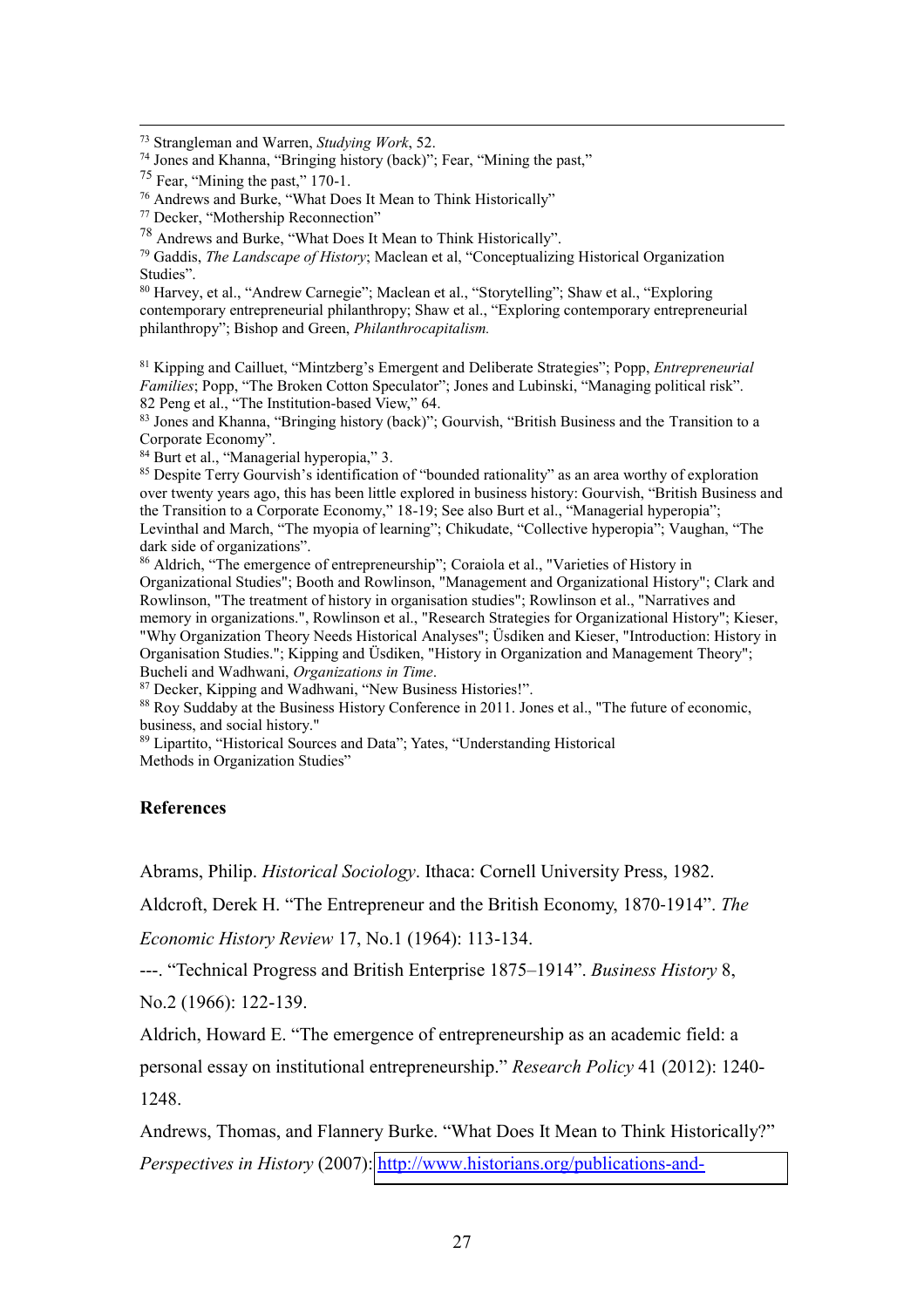[directories/perspectives-on-history/january-2007/what-does-it-mean-to-think](http://www.historians.org/publications-and-directories/perspectives-on-history/january-2007/what-does-it-mean-to-think-historically)[historically](http://www.historians.org/publications-and-directories/perspectives-on-history/january-2007/what-does-it-mean-to-think-historically) 

 $\overline{a}$ 

Austin, Gareth. *History, Archives and Development Policy in Africa. Using History to Inform Development Policy: The Role of Archives*. Washington DC: World Bank, 2012.

Berridge, Virginia, and John Stewart. "History: a social science neglected by other social sciences (and why it should not be)." *Contemporary Social Science* 7, No.1 (2012): 39-54. Doi: 10.1080/215820412011652362.

Birkinshaw, Julian. "Publishing Qualitative Research in International Business." In *Handbook of Qualitative Research Methods for International Business* edited by R. Marschan-Piekkari, and C. Welch. 570-584. Cheltenham, UK, and Northampton, MA: Edward Elgar, 2004.

Bishop, Matthew and Michael Green, *Philanthrocapitalism: How Giving Can Save The World.* London: Bloomsbury Press, 2008.

Booth, Charles. "Does history matter in strategy? The possibilities and problems of counterfactual analysis." *Management Decision* 41, No.1 (2003): 96-104. doi: 10.1108/00251740310445545.

Booth, Charles and Michael Rowlinson. "Management and Organizational History: Prospects". *Management and Organizational History* 1, No.1(2006): 5- 30. doi: 10.1177/1744935906060627.

Brown, Callum G. *Postmodernism for Historians*. London: Pearson, 2005. Bucheli, Marcelo. "Multinational corporations, totalitarian regimes and economic nationalism: United Fruit Company in Central America, 1899-1975". *Business History* 50, No.4 (2008): 433 - 454. doi: 10.1080/00076790802106315.

Buckley, Peter J. "Business history and international business."*Business History* 51, No.3 (2009): 307 - 333. doi: 10.1080/00076790902871560.

Burgelman, Robert A. "Bridging history and reductionism: A key role for longitudinal qualitative research." *Journal of International Business Studies* 42, No.5 (2011): 591- 601. doi: 10.1057/jibs.2011.12.

Burt, George, David J. Mackay, and Andrew Perchard. "Managerial hyperopia: A potential unintended consequence of foresight in a top management team?." *Technological Forecasting and Social Change* 101 (2015): 134-146.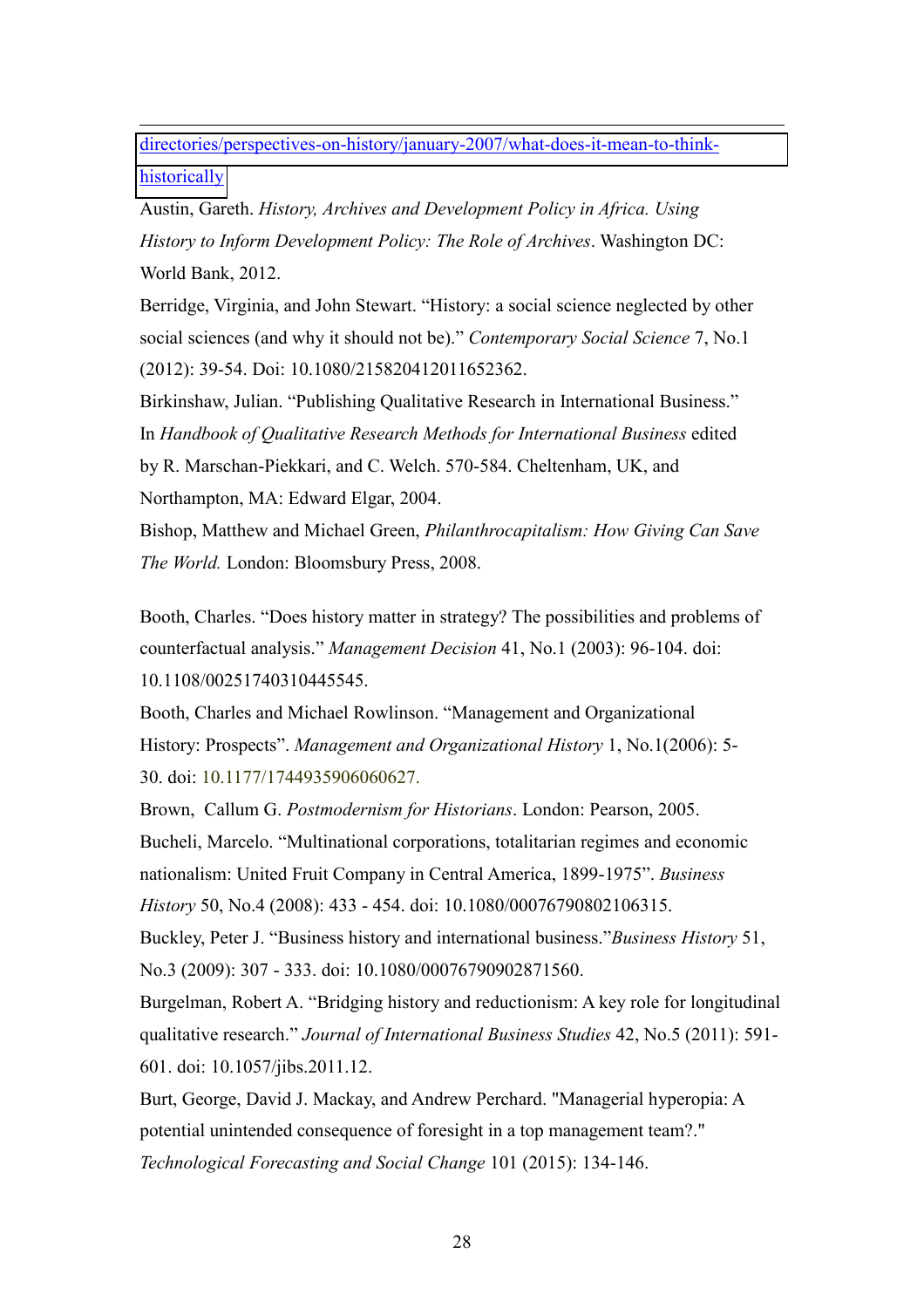Carter, Chris, Stewart R Clegg, and Martin Kornberger. (2008). "So!apbox: editorial essays: Strategy as practice?" *Strategic Organization* 6, No.1 (2008): 83-99. doi: 10.1177/1476127007087154.

 $\overline{a}$ 

Cassis, Youssef. *Big Business: The European Experience in the Twentieth Century*. New York: Oxford University Press, 1999.

Chandler, Alfred Dupont. *Strategy and structure: Chapters in the history of the American enterprise*. Cambridge, MA: Massachusetts Institute of Technology, 1962.

Chia, Robert, and Robin Holt. *Strategy without Design: The Silent Efficacy of Indirect Action*. Cambridge: Cambridge University Press, 2009.

Chia, Robert, and Brad MacKay. "Post-processual challenges for the emerging strategy-as-practice perspective: Discovering strategy in the logic of practice." *Human Relations* 60, No.1 (2007): 217-242. doi: 10.1177/0018726707075291.

Chikudate, Nobuyuki. "Collective hyperopia and dualistic natures of corporate social responsibility in Japanese companies." *Asian Business & Management* 8, No.2 (2009): 169-184. doi:10.1057/abm20094.

Clark, Peter, and Michael Rowlinson. "The Treatment of History in Organisation Studies: Towards an 'Historic Turn'?" *Business History* 46, No.3 (2004): 331 – 352. doi: 10.1080/0007679042000219175.

Clegg, Stewart, Chris Carter, Martin Kornberger, and Jochen Schweitzer. *Strategy: Theory and Practice*. London: Sage, 2011.

Coraiola, Diego M., William M. Foster, and Roy Suddaby. "Varieties of History in Organizational Studies". In *Routledge Companion to Management and Organizational History* edited b*y* Patricia Genoe MacLaren Terrence Weatherbee, Albert J Mills. 1-28. London: Routledge, 2015. Danneels, Erwin. "Trying to become a different type of company: Dynamic

Capability at Smith Corona." *Strategic Management Journal* 32 (2010): 1-31. Doi: 10.1002/smj.863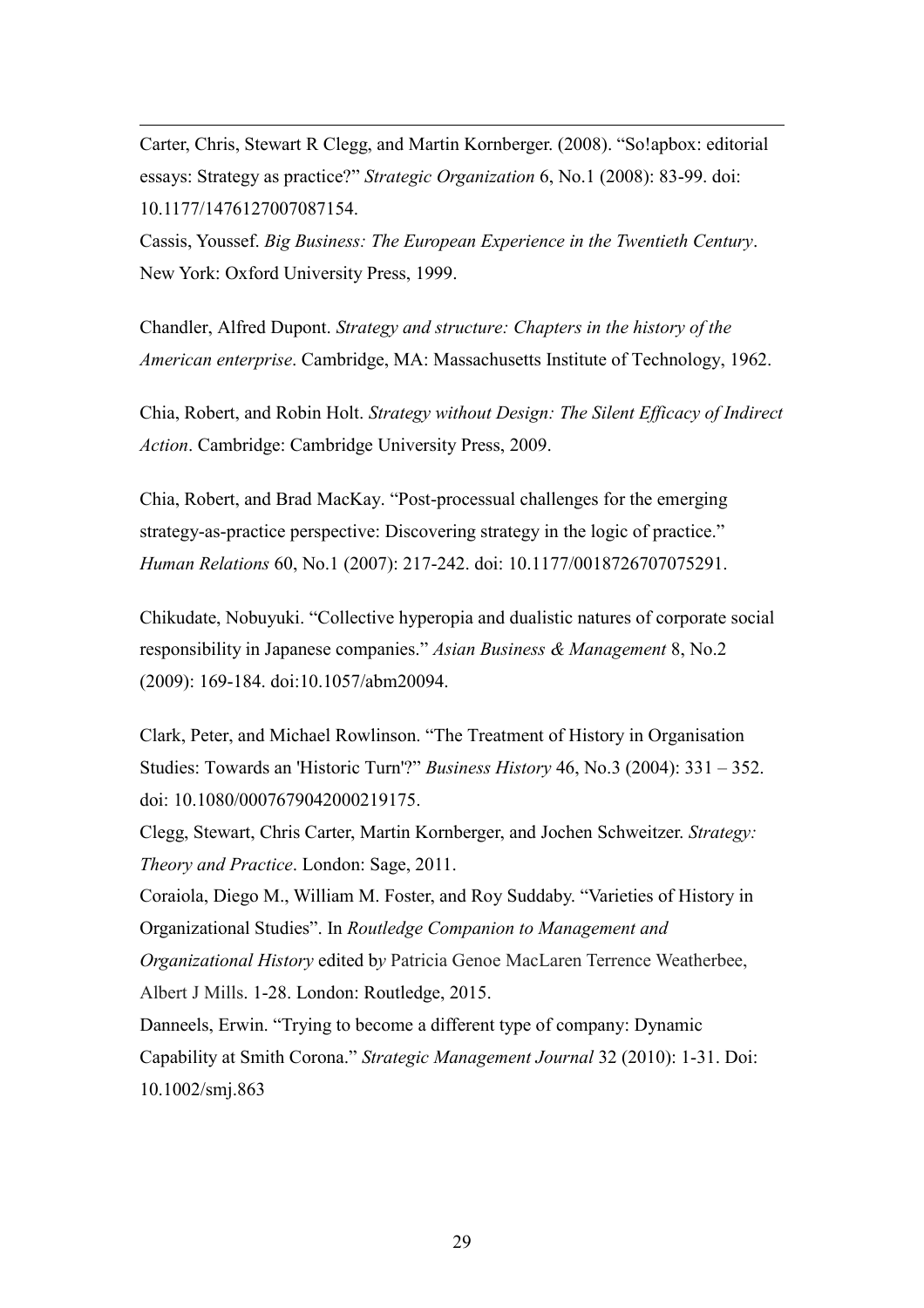Decker, Stephanie. "The silence of the archives: business history, post-colonialism and archival ethnography." *Management & Organizational History* 8, No.2 (2013): 155-173. doi:10.1080/17449359.2012.761491.

 $\overline{a}$ 

--- "Mothership Reconnection: Microhistory and Institutional Work Compared". In *Routledge Companion to Management and Organizational History*, edited by MacLaren et al. 222-237. London: Routledge, 2015.

Decker, Stephanie, Matthias Kipping, and R Daniel Wadhwani. "New Business Histories! Plurality in Business History Research Methods". *Business History* 57, no. 1 (2015): 30–40. doi: 10.1080/00076791.2014.977870

Downs, Laura Lee. *Writing Gender History*. London: Bloomsbury Academic, 2009. Duara, Prasenjit. "Why is History anti-theoretical?". *Modern China* 24, No.2 (1998): 105-120.

Dworkin, Dennis. *Class Struggles*. London: Routledge, 2006. Eisenhardt, Kathleen M. "Building Theories from Case Study Research". *The Academy of Management Review* 14, No.4 (1989): 532-550.

Ericson, Mona and Leif Melin. "Strategizing and history". In *Cambridge handbook of strategy as practice* edited by D. Golsorkhi, L. Rouleau, D. Seidl and E. Vaara, 326- 343. Cambridge: Cambridge University Press, 2006.

Fear, Jeffrey R. *Organizing Control: August Thyssen and the Construction of German Corporate Management*. Cambridge, MA: Harvard University Press, 2005.

----. "Mining the Past: Historicizing Organizational Learning and Change." In *Organizations in Time: History, Theory, Methods* edited by M. Bucheli and R. D. Wadhwani, 169-191. Oxford: Oxford University Press, 2014.

Fellman, Susanna, and Andrew Popp. "Lost in the archive: the business historian in distress." In *Coping with excess. How organizations, communities and individuals manage overflows* edited by B. Czarniawska and O. Löfgren, 216-243. Cheltenham and Northampton, MA: Edward Elgar, 2013.

Forbes, Daniel P., and David A. Kirsch. "The study of emerging industries: Recognizing and responding to some central problems." *Journal of Business Venturing* 26, No. 5(2011): 589-602. doi: 10.1177/0266242613519807.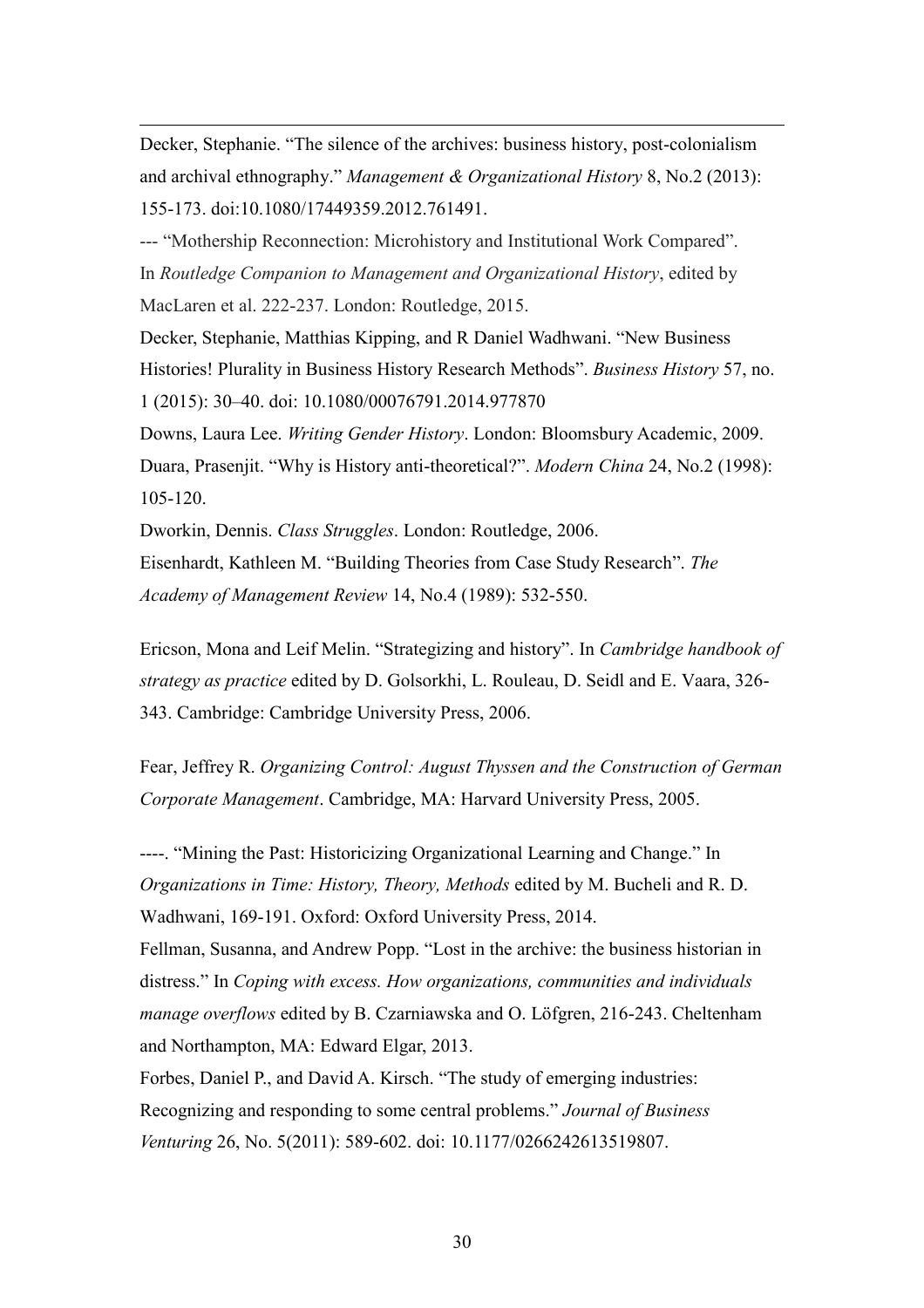Foster, William M., Diego M. Coraiola, Roy Suddaby, Jochem Kroezen, and David Chandler. "The strategic use of historical narratives: a theoretical framework." *Business History* (2016): 1-25.

Fruin, W. Mark. "Bringing the world (back) into international business." *Journal of International Business Studies* 38, No.2 (2007): 353-356.

doi:10.1057/palgrave.jibs.8400257.

 $\overline{a}$ 

Gaddis, John Lewis. *The Landscape of History: How Historians Map the Past*. Oxford: Oxford University Press, 2002.

Green, Anna, and Kathleen Troup. *The Houses of History: A Critical Reader in Twentieth-Century History*. Manchester, Manchester University Press, 1999. Greenwood, Anna, and Andrea Bernardi. "Understanding the rift, the (still) uneasy bedfellows of History and Organization Studies." *Organization* 0, No.0 (2013): 1-26. doi: 1350508413514286.

Gourvish, Terry R. "British Business and the Transition to a Corporate Economy: Entrepreneurship and Management Structures". In *Enterprise, Management and Innovation in British Business 1914 - 1980* edited by R.P.T. Davenport-Hines and Geoffrey Jones, 18-45. London: Frank Cass, 1988.

Hargadon, Andrew B. and Douglas, Yellowlees. "When Innovations Meet Institutions: Edison and the Design of Electric Light." *Administrative Science* Quarterly 46, No.3 (2001): 476-501.

Harvey, Charles E. "Business History and the Problem of Entrepreneurship: The Case of the Rio Tinto Company, 1873—1939." *Business History* 21, No.1 (1979): 3-22. doi: 10.1080/00076797900000001.

Harvey Charles, Mairi Maclean, Jillian Gordon, Eleanor Shaw. "Andrew Carnegie and the foundations of contemporary entrepreneurial philanthropy." *Business History*, 53(3), (2011) 425-450.

Jarzabkowski, Paula, and Andreas P. Spee. "Strategy-as-practice: A review and future directions for the field." *International Journal of Management* 11, No. 1 (2009): 69- 95. doi: 10.1111/j1468-2370200800250x.

Jordanova, Ludmilla. *History in Practice*. London: Routledge, 2000.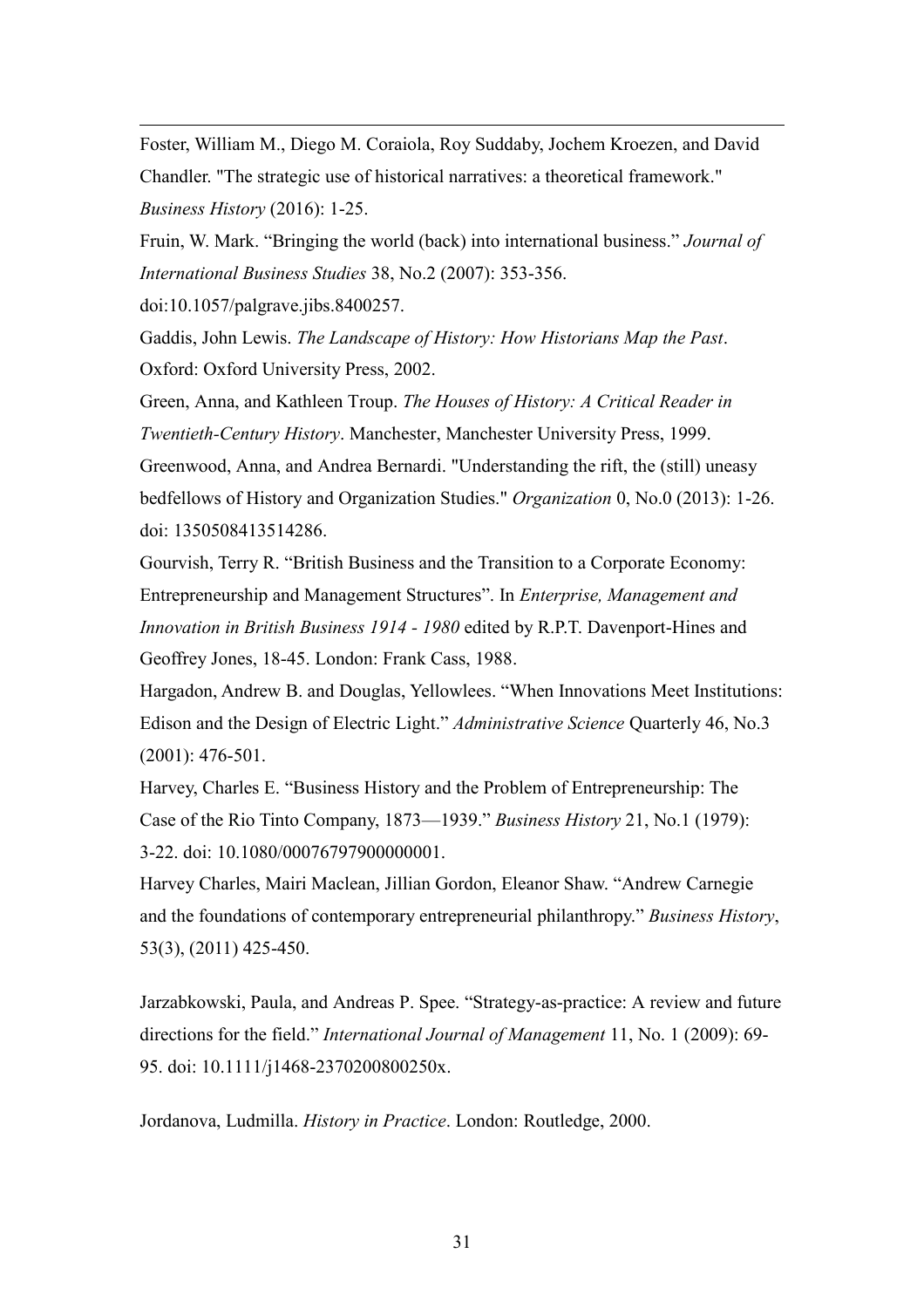Jones, Geoffrey, and Tarun Khanna. "Bringing history (back) into international business." *Journal of International Business Studies* 37, No.4 (2006): 453-468. doi:10.1057/palgrave.jibs.8400198.

Jones, Geoffrey, Marco HD van Leeuwen, and Stephen Broadberry. "The future of economic, business, and social history." *Scandinavian Economic History Review* 60, No.3 (2012): 225-253. doi: 10.1080/03585522.2012.727766.

Kieser, Alfred. "Why Organization Theory Needs Historical Analyses-And How This Should Be Performed." *Organization Science* 5, No.4 (1994): 608-620. doi: 10.1287/orsc.5.4.608.

Kipping, Matthias. "Business-government relations: beyond performance issues." In *Business history around the world*, 372-393.

Kipping, Matthias, and Ludovic Cailluet. "Mintzberg's Emergent and Deliberate Strategies: Tracking Alcan's Activities in Europe, 1928 – 2007." *Business History Review* 84, No.1 (2010): 79-104. doi:10.1017/S0007680500001252.

Kornberger, Martin. "Disciplining the future: On studying the politics of strategy." *Scandinavian Journal of Management* 29 (2013): 104-107.

doi:10.1016/j.scaman.2012.10.001.

 $\overline{a}$ 

---. "Clausewitz: On strategy." *Business History* 55 (2013): 1058-1073. doi: 10.1080/00076791.2013.838035

Levinthal, David A., and James G. March. "The myopia of learning." *Strategic Management Journal* 14, S.2 (1993): 95-112. *doi*:10.1002/smj.4250141009. Lipartito, Kenneth. "Historical Sources and Data". In *Organizations in Time: History, Theory, Methods* edited by M. Bucheli and R. D. Wadhwani. 284-304. Oxford: Oxford University Press, 2014.

Lummis, Trevor. "Structure and validity in oral evidence." *International Journal of Oral History* 2, No.2 (1983): 109-120.

Maclean Mairi, Charles Harvey, Jillian Gordon. "Social Innovation, Social Entrepreneurship and the Practice of Contemporary Entrepreneurial Philanthropy." *International Small Business Journal* 31(7), (2012): 747-763.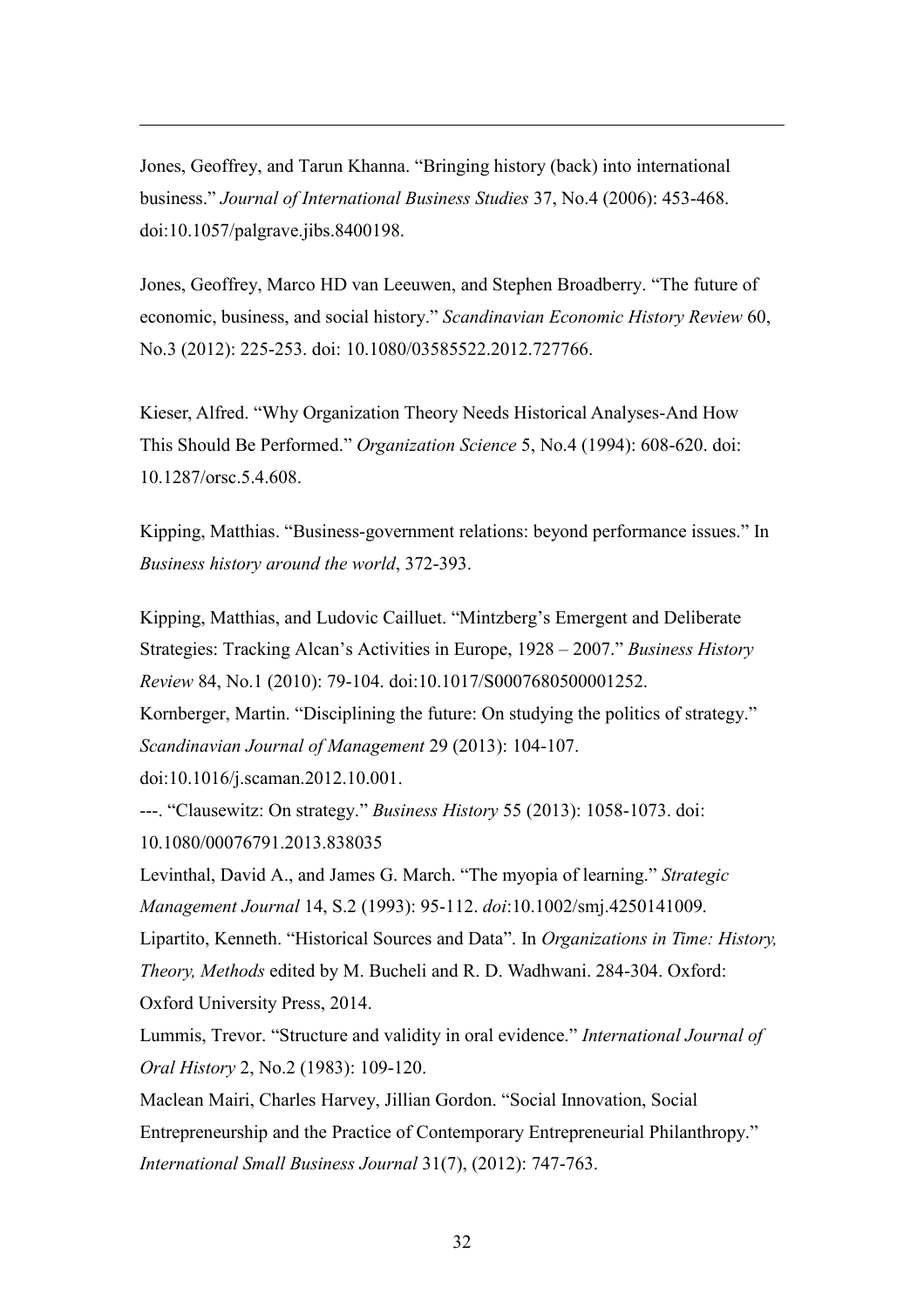Maclean, Mairi, Charles Harvey, Stewart Clegg. "Conceptualizing Historical Organization Studies." *Academy of Management Review* (2015) [advance access]. Maclean, Mairi, Charles Harvey, Jillian Gordon, and Eleanor Shaw. "Identity, storytelling and the philanthropic journey". *Human Relations.* October 2015 vol. 68 no. 10 (2015): 1623-1652,<http://dx.doi.org/10.1177/0018726714564199> Marschan-Piekkari, Rebecca, and Catherine Welch, eds. *Handbook of Qualitative Research Methods for International Business*. Cheltenham: Edward Elgar Publishing, 2004.

Maurer, Noel. *The Empire Trap: The Rise and Fall of U.S. Intervention to Protect American Property Overseas, 1893-1976*. Princeton: Princeton University Press, 2013.

McCloskey, Donald N., and Lars G. Sandberg. "From damnation to redemption: judgments on the late Victorian entrepreneur." *Explorations in Economic History* 9 (1972): 89-108.

Mintzberg, Henry, and James A. Waters, "Of Strategies: Deliberate and Emergent". *Strategic Management Journal* 6, No.3 (1985): 257-272.

doi: 10.1002/smj.4250060306.

 $\overline{a}$ 

Mills, Albert J., and Jean Helms Mills. "Digging Archaeology: Postpositivist Theory and Archival Research in Case Study Development." In *Rethinking the Case Study in International Business and Management Research* edited by R. Piekkari, and C. Welch. 342-360. London: Edward Elgar, 2011.

Morck, Randall, and Bernard Yeung. "History in perspective: comment on Jones and Khanna. `Bringing history (back) into international business'." *Journal of International Business Studies* 38, No.2 (2007): 357-360. doi:

10.1057/palgrave.jibs.8400258.

---. "Economics, History, and Causation." *Business History Review* 85, No. 1 (2011): 39-63. doi: 10.1017/S000768051100002X.

Murillo, Bianca. " 'The Devil We Know: Gold Coast Consumers, Local Employees, and the United Africa Company, 1940 – 1960." *Enterprise & Society* 12, No.2 (2011): 317-355. doi: 10.1093/es/khq106.

O'Sullivan, Mary, and Margaret B. W. Graham. "Guest Editors' introduction: Moving Forward by Looking Backward: Business History and Management Studies. *Journal*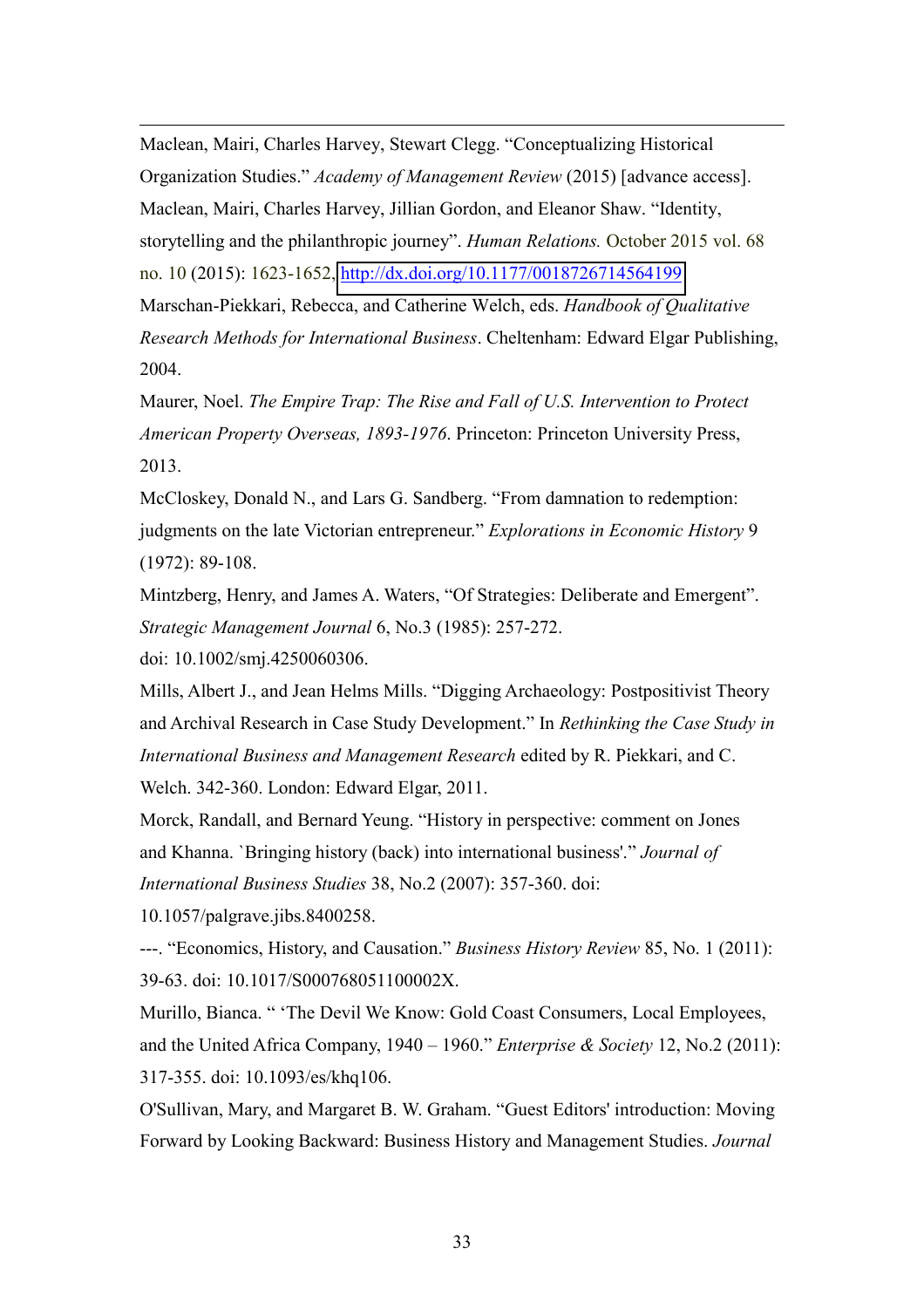*of Management Studies* 47, No.5 (2010): 775-790. doi: 10.1111/j.1467- 6486.2010.00923.x.

 $\overline{a}$ 

Peng, Mike W., Sunny Li Sun, Brian Pinkham, and Hao Chen. "The Institution-Based View as a Third Leg for a Strategy Tripod." *Academy of Management Perspectives* (2009): 63-81. doi: 10.1121/68460.

Piekkari, Rebekka, and Welch, Chaterine. (Eds.) *Rethinking the Case Study in International Business and Management Research*. Cheltenham: Edward Elgar Publishing, 2011.

Pollock, Della (ed). *Remembering: Oral History Performance*, Basingstoke: Palgrave-Macmillan, 2005.

Popp, Andrew. *Entrepreneurial Families: Business, Management and Life in the Early Nineteenth Century*. London: Pickering & Chatto, 2012.

---. "The Broken Cotton Speculator." *History Workshop Journal* 78, No.1 (2014): 133-156. Doi: 10.1093/hwj/dbt035.

Popp, Andrew, and Holt, Robin. "The presence of entrepreneurial opportunity." *Business History* 55, No.1 (2013): 9-28. Doi: 10.1080/00076791.2012.687539 ---. "Entrepreneurship and the organization of being: the case of the Shaws." *Entrepreneurship and Regional Development* 25, Nos. 1-2 (2013): 52-68. doi: 10.1080/08985626.2012.746887.

Rosenbloom, Richard. "Business History and Management Theory: An Introduction" *Industrial and Corporate Change.* 6 (2) (1997): 339-340.

Rowlinson, Michael, and John S Hassard. "Historical neo-institutionalism or neoinstitutionalist history? Historical research in management and organization studies." *Management & Organizational History* 8, Issue 2 (2013): 111-126. doi: 10.1080/17449359.2013.780518.

Rowlinson, Michael, John Hassard, and Stephanie Decker. "Research Strategies for Organizational History: A Dialogue between Historical Theory and Organization Theory." *Academy of Management Review* 39, No.3(2014): 250- 274. doi: 10.5465/amr.2012.0203.

Rumelt, Richard P., Dan Schendel, and David J. Teece. *Fundamental issues in strategy: A research agenda*. Boston MA: Harvard Business Press, 1994.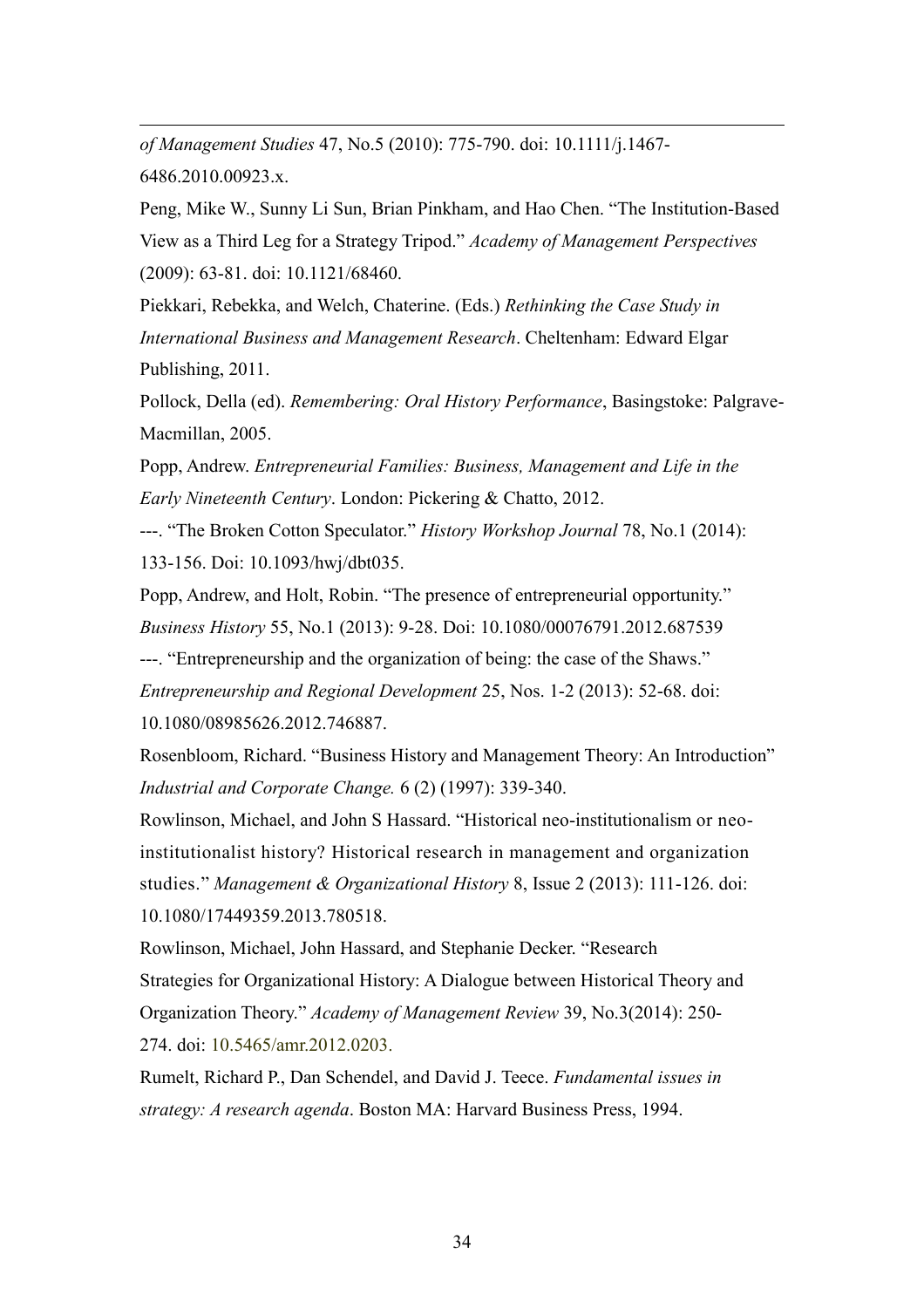Shaw, Eleanor, Jillian Gordon, Charles Harvey, and Mairi Maclean. 2013. "Exploring contemporary entrepreneurial philanthropy." *International Small Business Journal* 31, No.5 (2013): 580-599. doi:http://dx.doi.org/10.1177/0266242611429164.

 $\overline{a}$ 

Stedman-Jones, Gareth. "From Historical Sociology to Theoretic History." *British Journal of Sociology* 27, No.3 (1976): 295-305.

Summerfield, Penny. (2000) 'Dis/composing the subject: Intersubjectivities in oral history' in Cosslet, T., Lury C. and Summerfield, P. (eds.) *Feminism and Autobiography: Texts, Theories and Methods*, Routledge, London, pp.93-108.

Teece, David J. "Alfred Chandler and "capabilities" theories of strategy and management." *Industrial and Corporate Change* 19, no. 2 (2010): 297-316. *Management Journal* 18, No.7 (1997): 509-533. doi:10.1139/0.9899.

Thomson, Alistair. *Anzac Memories: Living with the Legend*. Melbourne: Oxford University Press, 1994.

Tomlinson, Jim. *The Politics of Decline: Understanding Postwar Britain*. London: Longman Pub Group, 2000.

Tripsas, Mary. "Unravelling the process of creative destruction: complementary assets and incumbent survival in the typesetter industry." *Strategic Management Journal* 18 (1997): 119-142.

Üsdiken, Behlül, and Albert Kieser. "Introduction: History in Organisation Studies." *Business History* 46, No.3 (2004 ): 321-330. doi: 10.1080/0007679042000219166. Vaara, Eero and Juha-Antti Lamberg. "Taking Historical Embeddedness Seriously: Three Historical Approaches to Advance Strategy Process and Practice Research." *Academy of Management Review* (2015) [Advance access].

Wadhwani, R. Daniel, and Marcelo Bucheli. "The Future of the Past in Management and Organization Studies." In *Organizations in Time: History, Theory, Methods* edited by Marcelo Bucheli and R. Daniel Wadhwani, 3-32. Oxford: Oxford University Press, 2014.

Wadhwani, R. Daniel., and Geoffrey Jones. "Schumpeter's Plea: Historical Reasoning in Entrepreneurship Theory and Research." In *Organizations in Time: History, Theory, Methods* edited by Marcelo Bucheli, and R. Daniel Wadhwani. 192-216. Oxford: Oxford University Press, 2014.